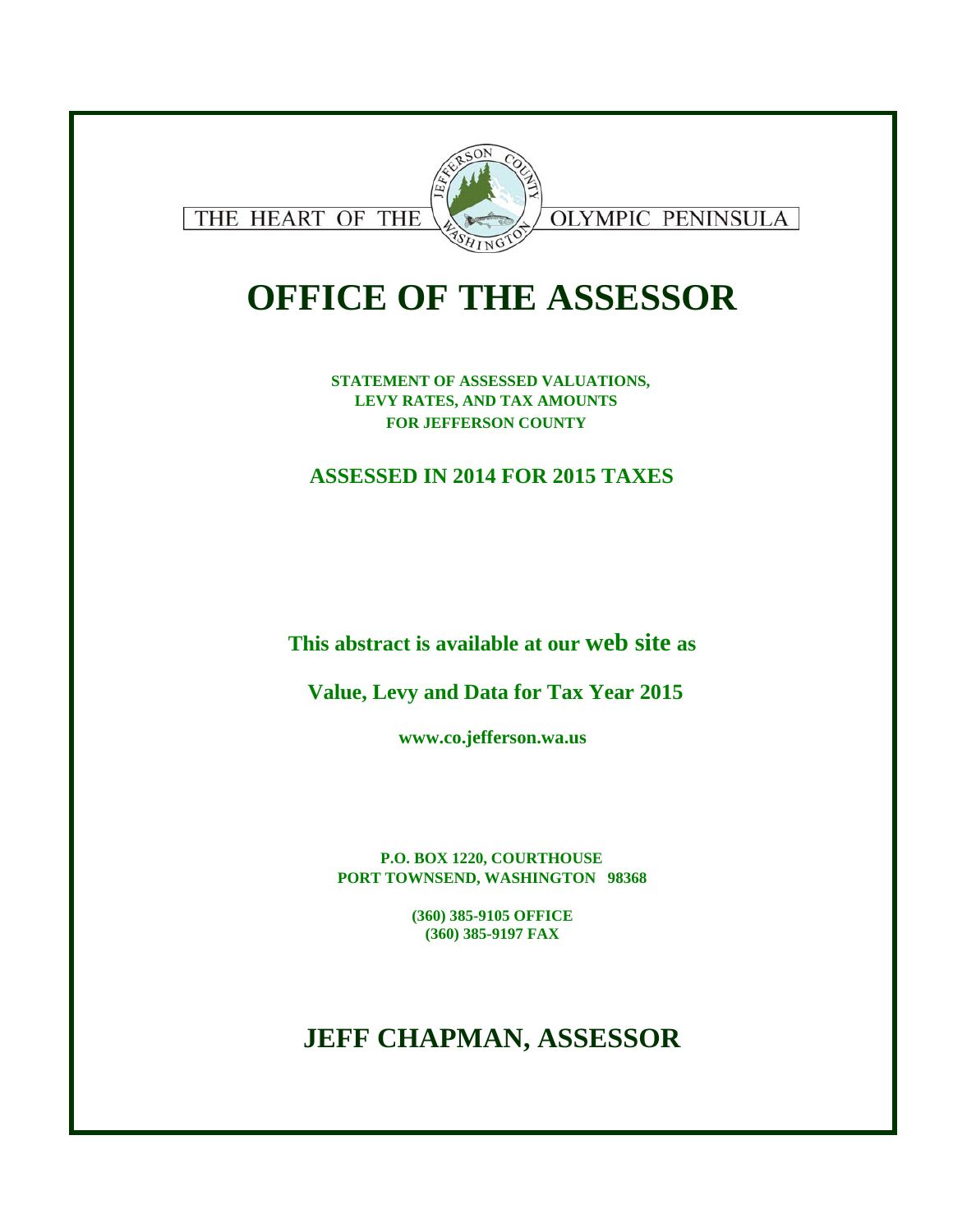|                                                                                                                            | 2015 REAL & PERSONAL PROPERTY TAX DISTRIBUTION                                 |                                                |                                |
|----------------------------------------------------------------------------------------------------------------------------|--------------------------------------------------------------------------------|------------------------------------------------|--------------------------------|
|                                                                                                                            | PERCENTAGE DISTRIBUTION FOR<br><b>TAX YEAR 2015</b><br><b>COUNTY</b><br>16.32% | <b>CONSERVATION</b><br><b>FUTURES</b><br>0.48% |                                |
| <b>PORT</b><br>$2.01\%$<br><b>CITY</b><br><b>CEMETERY</b><br>8.34%<br>0.05%<br><b>P.U.D.</b><br>1.15%<br>LIBRARY.<br>3.57% |                                                                                | <b>STATE LEVY</b>                              | <b>COUNTY ROADS</b><br>9.12%   |
| <b>PARK &amp; REC.</b><br>$0.00\%$<br>0.05%<br><b>HOSPITAL</b><br>0.96%<br><b>E.M.S.</b><br>4.54%<br>FIRE.<br>10.52%       |                                                                                | 21.90%                                         | <b>LOCAL SCHOOLS</b><br>20.99% |
| <b>TAXING DISTRICT:</b>                                                                                                    |                                                                                | <b>LEVY AMOUNT</b>                             | %                              |
| STATE LEVY (SCHOOL):                                                                                                       |                                                                                | \$10,079,378.00                                | 21.90%                         |
| LOCAL SCHOOLS:                                                                                                             |                                                                                | \$9,659,731.46                                 | 20.99%                         |
| <b>FIRE DISTRICTS:</b>                                                                                                     |                                                                                | \$4,841,465.99                                 | 10.52%                         |
| <b>EMERGENCY MEDICAL SERVICES:</b>                                                                                         |                                                                                | \$2,087,516.60                                 | 4.54%                          |
| <b>HOSPITAL DISTRICTS:</b>                                                                                                 |                                                                                | \$439,752.06                                   | 0.96%                          |
| PARK & RECREATION DISTRICT #1:                                                                                             |                                                                                | \$24,117.14                                    | 0.05%                          |
| PARK & RECREATION DISTRICT #2:                                                                                             |                                                                                | \$0.00                                         | 0.00%                          |
| LIBRARY DISTRICT #1:                                                                                                       |                                                                                | \$1,643,933.40                                 | 3.57%                          |
| <b>CEMETERY DISTRICTS:</b>                                                                                                 |                                                                                | \$21,000.00                                    | 0.05%                          |
| PORT OF PORT TOWNSEND:                                                                                                     |                                                                                | \$927,469.52                                   | 2.01%                          |
| <b>PUBLIC UTILITY DISTRICT #1:</b>                                                                                         |                                                                                | \$530,000.00                                   | 1.15%                          |
| CITY OF PORT TOWNSEND:                                                                                                     |                                                                                | \$3,840,553.45                                 | 8.34%                          |
| COUNTY CURRENT EXPENSE (w/ M.H., D.D., & V.R.):<br><b>CONSERVATION FUTURES</b>                                             |                                                                                | \$7,511,566.18<br>\$219.828.42                 | 16.32%<br>0.48%                |
| COUNTY ROADS (w/DIVERSION):                                                                                                |                                                                                | \$4,199,333.86                                 | 9.12%                          |
|                                                                                                                            | <b>TOTAL:</b>                                                                  | \$46,025,646.08                                | 100.00%                        |
|                                                                                                                            |                                                                                |                                                |                                |
| LOCALLY ASSESSED REAL & PERSONAL VALUATION:                                                                                |                                                                                | \$4,631,683,541                                |                                |
| LESS SENIOR CITIZEN EXEMPTIONS (A & B):                                                                                    |                                                                                |                                                | \$75,710,941                   |
| PUBLIC UTILITIES ASSESSED VALUATION:                                                                                       |                                                                                | \$31,275,264                                   |                                |
|                                                                                                                            | <b>TOTAL TAXABLE VALUE:</b>                                                    |                                                | \$4,587,247,864                |
|                                                                                                                            |                                                                                |                                                |                                |
| COUNTY WIDE NEW CONSTRUCTION IN 2014:                                                                                      |                                                                                |                                                | \$28,445,199                   |
| FIRE PATROL                                                                                                                |                                                                                |                                                | \$196,092.97                   |
| <b>TOTAL AMOUNT FORCASTED FOR</b>                                                                                          | FOR BOND LEVIES:                                                               |                                                | \$125,903.94                   |
| <b>TIMBER TAX DISTRIBUTION:</b>                                                                                            | FOR SCHOOL M & O LEVIES:                                                       |                                                | \$152,618.93                   |
|                                                                                                                            | FOR REMAINING DISTRICTS:                                                       |                                                | \$1,073,590.79                 |
|                                                                                                                            | RESERVE FOR 2015 DISTRIBUTION:                                                 |                                                | \$270,422.73                   |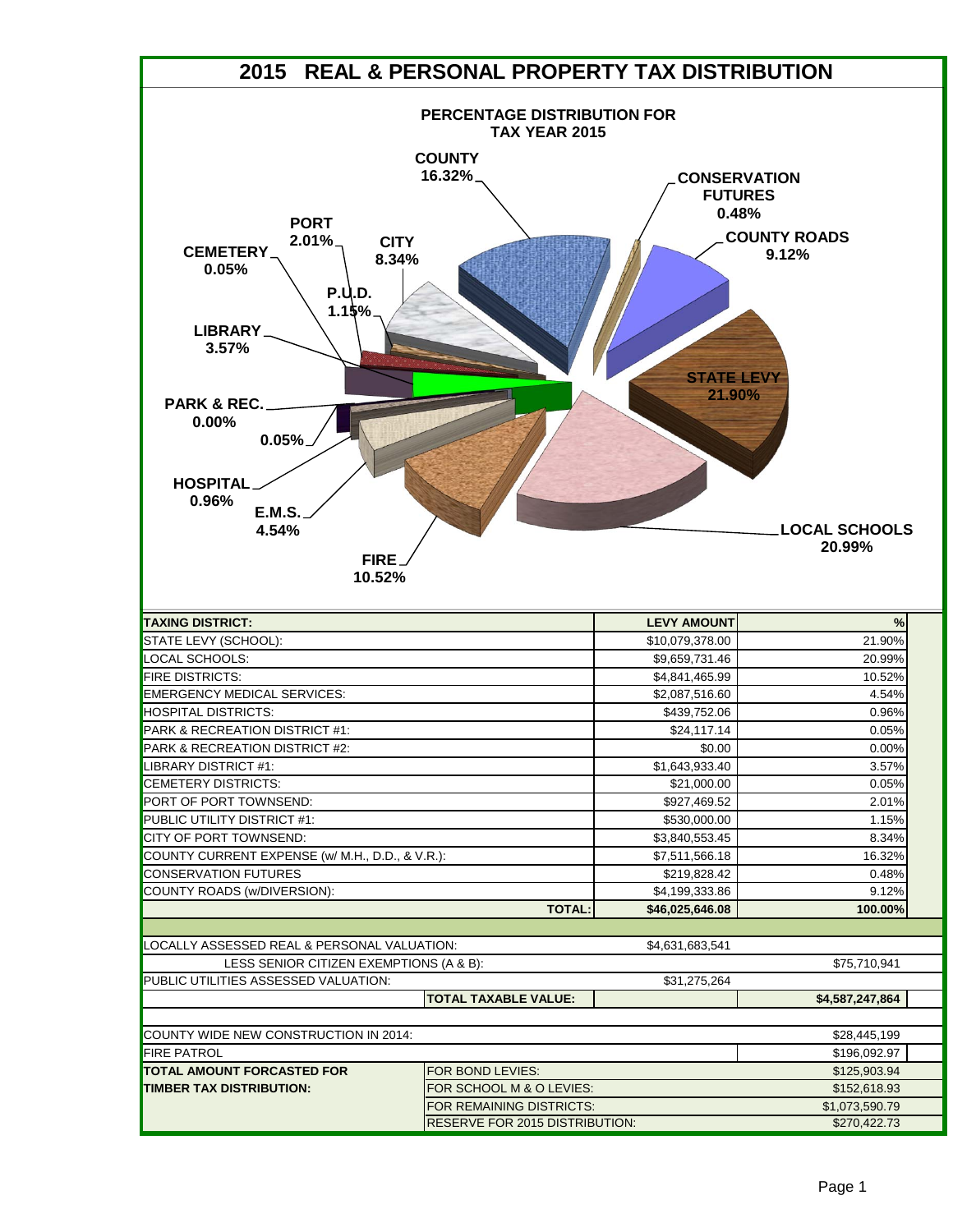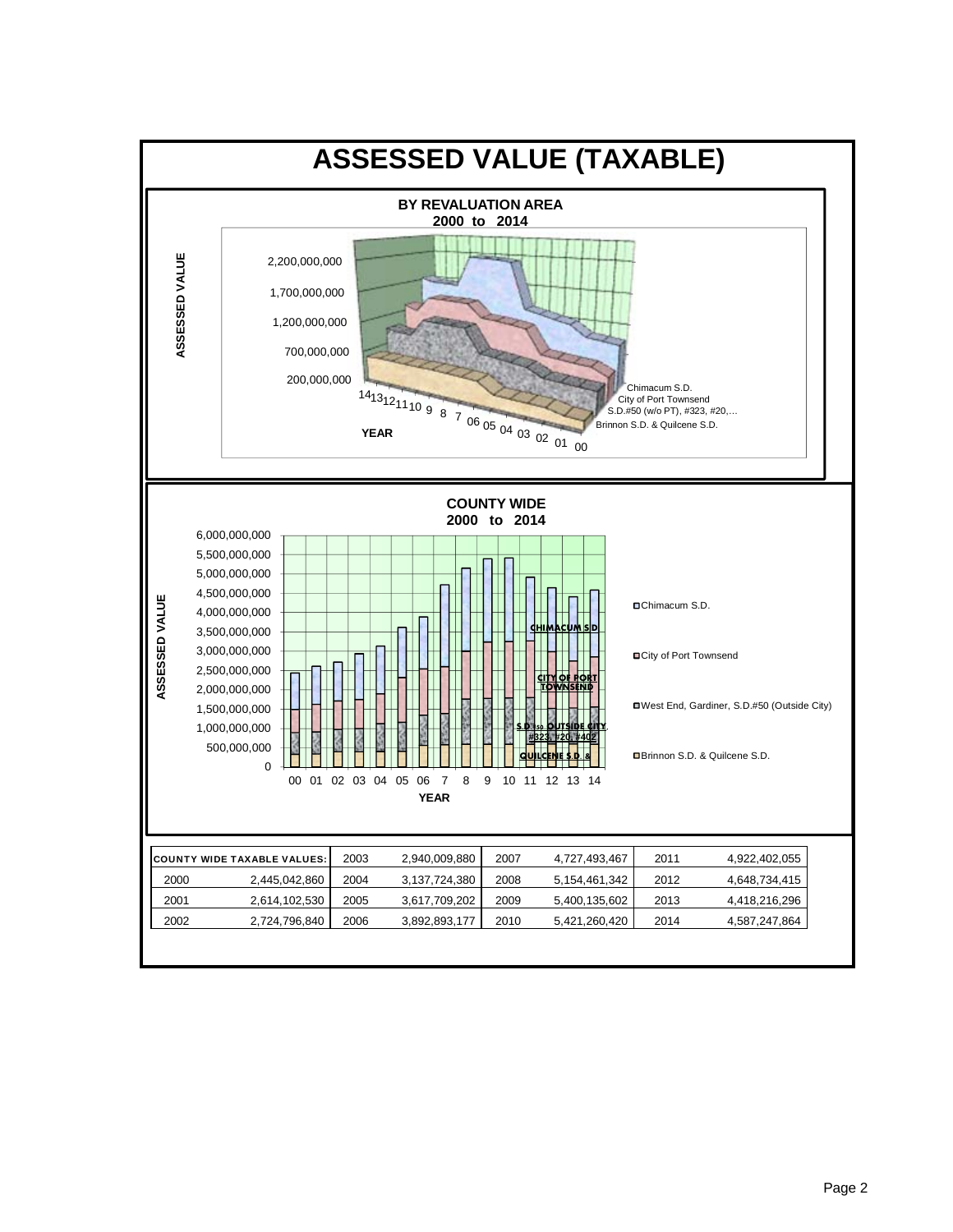

|--|--|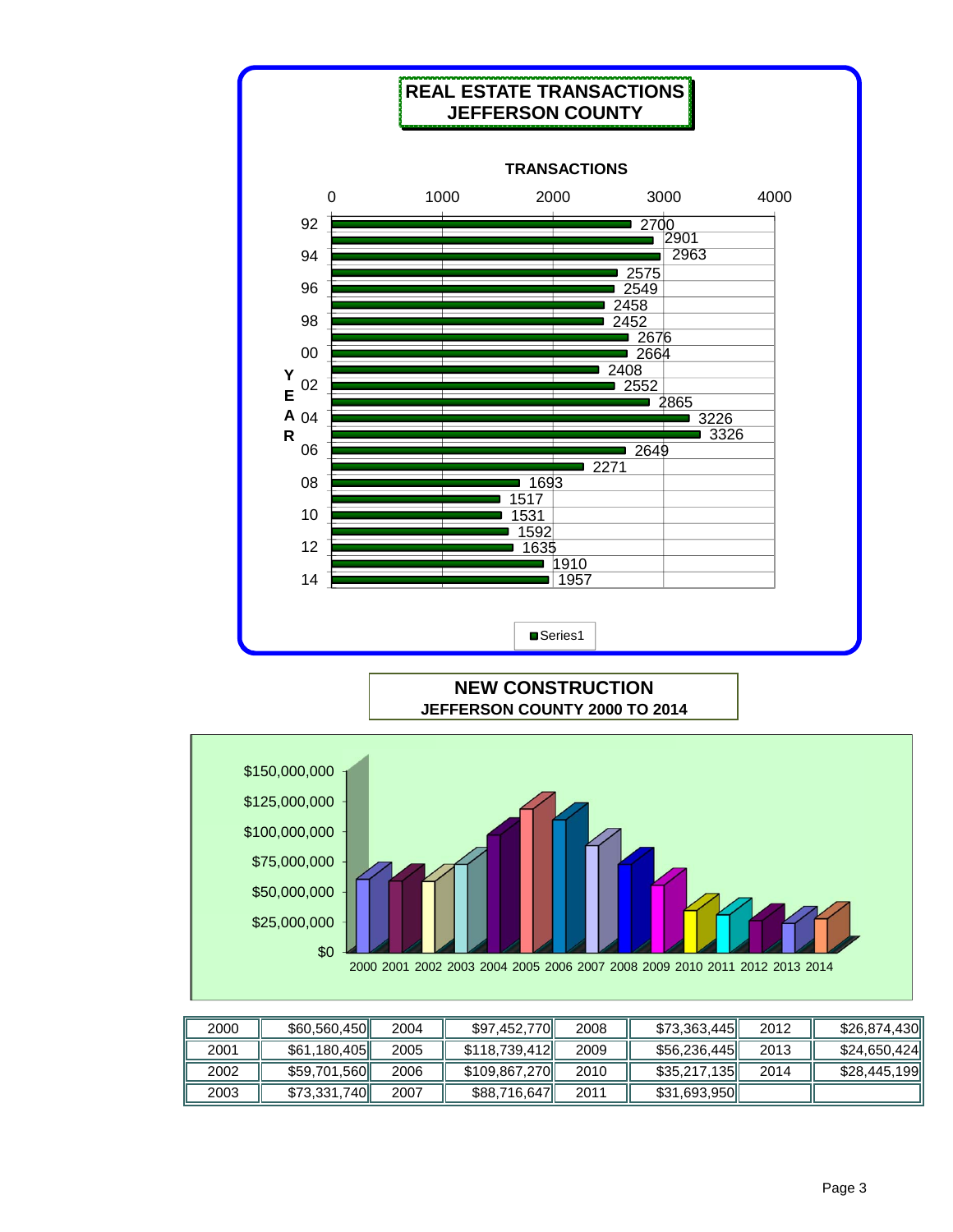|                                                                 |              |                                                                             |                                  | <b>CALENDAR OF BONDS &amp; VOTED LEVIES</b>                                                                  |                                    |                  |                       |                  |                  |                       |                                                                                                                                                                                                                                                                     |                  |                     |                       |                                |                   |                   |          |                  |                     |                            |                   |                       |                     |                                  |           |
|-----------------------------------------------------------------|--------------|-----------------------------------------------------------------------------|----------------------------------|--------------------------------------------------------------------------------------------------------------|------------------------------------|------------------|-----------------------|------------------|------------------|-----------------------|---------------------------------------------------------------------------------------------------------------------------------------------------------------------------------------------------------------------------------------------------------------------|------------------|---------------------|-----------------------|--------------------------------|-------------------|-------------------|----------|------------------|---------------------|----------------------------|-------------------|-----------------------|---------------------|----------------------------------|-----------|
|                                                                 |              |                                                                             | 2                                |                                                                                                              |                                    |                  |                       | 2                | 2                | 2                     | 2                                                                                                                                                                                                                                                                   | 2                | 2                   | 2                     | 2                              | 2                 | 2                 | 2        | 2                | 2                   | 2                          | 2                 | 2                     | 2                   | 2                                |           |
|                                                                 | 9            | 9                                                                           | $\mathbf{0}$                     | $\boldsymbol{0}$                                                                                             | $\boldsymbol{0}$                   | $\boldsymbol{0}$ | $\boldsymbol{0}$      | $\boldsymbol{0}$ | $\boldsymbol{0}$ | $\boldsymbol{0}$      | $\boldsymbol{0}$                                                                                                                                                                                                                                                    | $\boldsymbol{0}$ | $\boldsymbol{0}$    | $\boldsymbol{0}$      | $\boldsymbol{0}$               | $\boldsymbol{0}$  | $\boldsymbol{0}$  | $\bf{0}$ | $\boldsymbol{0}$ | $\boldsymbol{0}$    | $\boldsymbol{0}$           | $\boldsymbol{0}$  | $\bf{0}$              | $\boldsymbol{0}$    | $\mathbf{0}$                     |           |
| DISTRICT/TYPE                                                   | 9<br>8       | 9<br>9                                                                      | $\boldsymbol{0}$<br>$\mathbf{0}$ | $\boldsymbol{0}$<br>1                                                                                        | $\boldsymbol{0}$<br>$\overline{c}$ | 0<br>3           | $\boldsymbol{0}$<br>4 | $\bf{0}$<br>5    | $\bf{0}$<br>6    | $\boldsymbol{0}$<br>7 | $\bf{0}$<br>8                                                                                                                                                                                                                                                       | $\bf{0}$<br>9    | 1<br>$\overline{0}$ | $\mathbf{1}$<br>1     | $\mathbf{1}$<br>$\overline{c}$ | $\mathbf{1}$<br>3 | $\mathbf{1}$<br>4 | 1<br>5   | 1<br>6           | 1<br>$\overline{7}$ | 1<br>8                     | $\mathbf{1}$<br>9 | 2<br>$\boldsymbol{0}$ | $\overline{c}$<br>1 | $\overline{c}$<br>$\overline{c}$ |           |
| *SCHOOL DISTRICTS*                                              |              |                                                                             |                                  |                                                                                                              |                                    |                  |                       |                  |                  |                       |                                                                                                                                                                                                                                                                     |                  |                     |                       |                                |                   |                   |          |                  |                     |                            |                   |                       |                     |                                  |           |
| #20 (QUEETS/CLEARWATER)                                         |              |                                                                             |                                  |                                                                                                              |                                    |                  |                       |                  |                  |                       |                                                                                                                                                                                                                                                                     |                  |                     |                       |                                |                   |                   |          |                  |                     |                            |                   |                       |                     |                                  |           |
| <b>BOND</b>                                                     |              |                                                                             |                                  |                                                                                                              |                                    |                  |                       |                  |                  |                       | $\begin{bmatrix} \ast \\ \ast \end{bmatrix} \begin{bmatrix} \ast \\ \ast \end{bmatrix} \begin{bmatrix} \ast \\ \ast \end{bmatrix} \begin{bmatrix} \ast \\ \ast \end{bmatrix} \begin{bmatrix} \ast \\ \ast \end{bmatrix} \begin{bmatrix} \ast \\ \ast \end{bmatrix}$ |                  |                     |                       |                                |                   |                   |          |                  |                     |                            |                   |                       |                     |                                  |           |
| M&O<br>#46 (BRINNON)                                            |              | $\begin{bmatrix} * & * \end{bmatrix}$ $\begin{bmatrix} * & * \end{bmatrix}$ |                                  |                                                                                                              |                                    |                  |                       |                  | $*$ ] [*         |                       |                                                                                                                                                                                                                                                                     |                  |                     |                       |                                |                   |                   |          |                  |                     |                            |                   |                       |                     |                                  |           |
| <b>BOND</b>                                                     |              |                                                                             |                                  |                                                                                                              |                                    |                  |                       |                  |                  |                       |                                                                                                                                                                                                                                                                     |                  |                     |                       |                                |                   |                   |          |                  |                     |                            |                   |                       |                     |                                  |           |
| M&O                                                             |              |                                                                             |                                  |                                                                                                              |                                    |                  |                       |                  |                  |                       |                                                                                                                                                                                                                                                                     |                  |                     |                       |                                |                   |                   |          |                  |                     |                            |                   |                       |                     |                                  |           |
| #48 (QUILCENE)                                                  |              |                                                                             |                                  |                                                                                                              |                                    |                  |                       |                  |                  |                       |                                                                                                                                                                                                                                                                     |                  |                     |                       |                                |                   |                   |          |                  |                     |                            |                   |                       |                     |                                  |           |
| $(98)$ BOND<br>M&O                                              |              | *] [*                                                                       |                                  |                                                                                                              |                                    |                  |                       |                  |                  |                       |                                                                                                                                                                                                                                                                     |                  |                     |                       |                                |                   |                   |          |                  |                     |                            |                   |                       |                     |                                  |           |
| #49 (CHIMACUM)<br>$(89)$ BONI                                   | $* E$        |                                                                             |                                  |                                                                                                              |                                    |                  |                       |                  |                  |                       |                                                                                                                                                                                                                                                                     |                  |                     |                       |                                |                   |                   |          |                  |                     |                            |                   |                       |                     |                                  |           |
| ('97) BOND                                                      |              |                                                                             |                                  |                                                                                                              |                                    |                  |                       |                  |                  |                       |                                                                                                                                                                                                                                                                     |                  |                     |                       |                                |                   |                   |          |                  |                     |                            |                   |                       |                     |                                  |           |
| $(06)$ TRANSP                                                   |              |                                                                             |                                  |                                                                                                              |                                    |                  |                       |                  |                  | <b>SE</b>             |                                                                                                                                                                                                                                                                     |                  |                     |                       |                                |                   |                   |          |                  |                     |                            |                   |                       |                     |                                  |           |
| ('12) CAPITAL PROJECTS                                          |              |                                                                             |                                  |                                                                                                              |                                    |                  |                       |                  |                  |                       |                                                                                                                                                                                                                                                                     |                  |                     |                       |                                | CP <sub>1</sub>   |                   |          |                  |                     |                            |                   |                       |                     |                                  |           |
| M&O<br>#50 (PT TOWNSEND)<br>$(83)$ BON                          |              |                                                                             |                                  |                                                                                                              |                                    |                  |                       |                  |                  |                       | $\begin{bmatrix} * & * \\ * & * \end{bmatrix} \quad \begin{bmatrix} * & * & * \\ * & * & * \end{bmatrix} \quad \begin{bmatrix} * & * \\ * & * \end{bmatrix} \quad \begin{bmatrix} * & * \\ * & * \end{bmatrix}$                                                     |                  |                     |                       |                                |                   |                   | $*$ $*$  |                  | -*1                 |                            |                   |                       |                     |                                  |           |
| ('92) BOND                                                      |              |                                                                             |                                  |                                                                                                              |                                    |                  |                       |                  |                  |                       |                                                                                                                                                                                                                                                                     |                  |                     |                       |                                |                   |                   |          |                  |                     |                            |                   |                       |                     |                                  |           |
| ('02) TECH LEVY                                                 |              |                                                                             |                                  |                                                                                                              |                                    | <b>CP</b>        |                       |                  |                  |                       |                                                                                                                                                                                                                                                                     |                  |                     |                       |                                |                   |                   |          |                  |                     |                            |                   |                       |                     |                                  |           |
| ('12) CAPITAL PROJECTS                                          |              |                                                                             |                                  |                                                                                                              |                                    |                  |                       |                  |                  |                       |                                                                                                                                                                                                                                                                     |                  |                     |                       |                                | CP <sub>1</sub>   |                   |          |                  |                     |                            |                   |                       |                     |                                  |           |
| M&O<br>#323 (SEQUIM)<br>$(88)$ BONI                             |              |                                                                             |                                  |                                                                                                              |                                    | ${\bf E}$        |                       | *] [*            |                  |                       |                                                                                                                                                                                                                                                                     |                  |                     |                       |                                |                   |                   |          |                  |                     |                            |                   |                       |                     |                                  |           |
| ('96) BOND                                                      |              |                                                                             |                                  |                                                                                                              |                                    |                  |                       |                  |                  |                       |                                                                                                                                                                                                                                                                     |                  |                     |                       |                                |                   |                   |          |                  |                     |                            |                   |                       |                     |                                  |           |
| $(13)$ TRANSP                                                   |              |                                                                             |                                  |                                                                                                              |                                    |                  |                       |                  |                  |                       |                                                                                                                                                                                                                                                                     |                  |                     |                       |                                |                   | SE                |          |                  |                     |                            |                   |                       |                     |                                  |           |
| M&O                                                             |              |                                                                             |                                  |                                                                                                              |                                    |                  |                       |                  |                  | $"$ $"$ $"$           |                                                                                                                                                                                                                                                                     |                  |                     |                       |                                | $*$ $*$ $*$       |                   |          |                  |                     |                            |                   |                       |                     |                                  |           |
| #402 (QUILLAYUTE)<br>('87) BOND                                 |              |                                                                             |                                  |                                                                                                              |                                    |                  |                       |                  |                  |                       |                                                                                                                                                                                                                                                                     |                  |                     |                       |                                |                   |                   |          |                  |                     |                            |                   |                       |                     |                                  |           |
| ('98) BOND                                                      |              |                                                                             |                                  |                                                                                                              |                                    |                  |                       |                  |                  |                       |                                                                                                                                                                                                                                                                     |                  |                     |                       |                                |                   |                   |          |                  |                     |                            |                   |                       |                     |                                  |           |
| $(09)$ BOND                                                     |              |                                                                             |                                  |                                                                                                              |                                    |                  |                       |                  |                  |                       |                                                                                                                                                                                                                                                                     |                  |                     |                       |                                |                   |                   |          |                  |                     |                            |                   |                       |                     |                                  | +6 YEARS  |
| M&O                                                             |              |                                                                             |                                  | ူးတစ်ချင်း (မင်းစံ) ဦးဖြင့် စစ်ပြုပြင် စစ်ပြုပေါင်း ခင်းစစ်ပေါင်း ဖြင့် စစ်ပြုပြင် စစ်ပြုပေါင်း ခင်းစစ်ပြုပြ |                                    |                  |                       |                  |                  |                       |                                                                                                                                                                                                                                                                     |                  |                     |                       |                                |                   |                   |          |                  |                     |                            |                   |                       |                     |                                  |           |
| <i><b>*FIRE DISTRICTS*</b></i><br>#1 (CHIM./ KALA PT/ CAPE GEO) |              |                                                                             |                                  |                                                                                                              |                                    |                  |                       |                  |                  |                       |                                                                                                                                                                                                                                                                     |                  |                     |                       |                                |                   |                   |          |                  |                     |                            |                   |                       |                     |                                  |           |
| <b>REGULAR LEVY</b>                                             | P            |                                                                             |                                  |                                                                                                              |                                    |                  |                       |                  |                  |                       |                                                                                                                                                                                                                                                                     |                  |                     |                       |                                |                   |                   |          |                  |                     |                            |                   |                       |                     |                                  |           |
| E.M.S. LEVY                                                     |              |                                                                             |                                  |                                                                                                              | $E$ $P$                            |                  |                       |                  |                  |                       |                                                                                                                                                                                                                                                                     |                  |                     | $\frac{1}{2}$<br>: LL |                                |                   |                   |          |                  |                     |                            |                   |                       |                     |                                  |           |
|                                                                 |              |                                                                             |                                  |                                                                                                              |                                    |                  |                       |                  |                  |                       |                                                                                                                                                                                                                                                                     |                  |                     |                       |                                |                   |                   |          |                  |                     |                            |                   |                       |                     |                                  |           |
| #2 (QUILCENE)                                                   |              |                                                                             |                                  |                                                                                                              |                                    |                  |                       |                  |                  |                       |                                                                                                                                                                                                                                                                     |                  |                     |                       |                                |                   |                   |          |                  |                     |                            |                   |                       |                     |                                  |           |
| <b>REGULAR LEVY</b><br>E.M.S. LEVY                              |              |                                                                             |                                  |                                                                                                              |                                    |                  |                       |                  |                  |                       |                                                                                                                                                                                                                                                                     |                  |                     |                       |                                |                   |                   |          |                  |                     |                            |                   |                       |                     |                                  |           |
| #3 (PORT LUDLOW)                                                |              |                                                                             |                                  |                                                                                                              |                                    |                  |                       |                  |                  |                       |                                                                                                                                                                                                                                                                     |                  |                     |                       |                                |                   |                   |          |                  |                     |                            |                   |                       |                     |                                  |           |
| <b>REGULAR LEVY</b>                                             |              | $P$ LL                                                                      |                                  |                                                                                                              |                                    |                  |                       |                  |                  | $^*$ $\quad$ $^*$ LL  |                                                                                                                                                                                                                                                                     |                  |                     |                       |                                |                   |                   |          |                  |                     |                            |                   |                       |                     |                                  |           |
| E.M.S. LEVY                                                     |              |                                                                             |                                  |                                                                                                              | $E$ $P$                            |                  |                       |                  |                  |                       | - LL.                                                                                                                                                                                                                                                               |                  |                     |                       |                                |                   |                   |          |                  |                     |                            |                   |                       |                     |                                  |           |
| M&O<br>REGULAR LEVY<br>#4 (BRINNON)                             | $\mathbf{P}$ |                                                                             |                                  |                                                                                                              |                                    |                  |                       |                  |                  |                       |                                                                                                                                                                                                                                                                     |                  |                     |                       |                                |                   |                   |          |                  |                     |                            |                   |                       |                     |                                  |           |
| E.M.S. LEVY                                                     |              |                                                                             |                                  |                                                                                                              |                                    |                  |                       |                  |                  |                       |                                                                                                                                                                                                                                                                     |                  |                     |                       |                                |                   |                   |          |                  |                     |                            |                   |                       |                     |                                  |           |
| ('99) BOND                                                      |              |                                                                             |                                  |                                                                                                              |                                    |                  |                       |                  |                  |                       |                                                                                                                                                                                                                                                                     |                  |                     |                       |                                |                   |                   |          |                  |                     |                            |                   |                       |                     |                                  |           |
| #5 (DISCOVERY BAY)                                              |              |                                                                             |                                  |                                                                                                              |                                    |                  |                       |                  |                  |                       |                                                                                                                                                                                                                                                                     |                  |                     |                       |                                |                   |                   |          |                  |                     |                            |                   |                       |                     |                                  |           |
| <b>REGULAR LEVY</b>                                             |              |                                                                             |                                  |                                                                                                              |                                    |                  |                       |                  |                  |                       |                                                                                                                                                                                                                                                                     |                  |                     |                       |                                |                   |                   |          |                  |                     |                            |                   |                       |                     |                                  |           |
| E.M.S. LEVY                                                     |              |                                                                             |                                  |                                                                                                              |                                    |                  |                       |                  |                  |                       |                                                                                                                                                                                                                                                                     |                  |                     |                       |                                |                   |                   |          |                  |                     |                            |                   |                       |                     |                                  |           |
| #7 (CLEARWATER)                                                 |              |                                                                             |                                  |                                                                                                              |                                    |                  |                       |                  |                  |                       |                                                                                                                                                                                                                                                                     |                  |                     |                       |                                |                   |                   |          |                  |                     |                            |                   |                       |                     |                                  |           |
| <b>REGULAR LEVY</b>                                             | $\mathbf{P}$ |                                                                             |                                  |                                                                                                              |                                    |                  |                       |                  |                  |                       |                                                                                                                                                                                                                                                                     |                  |                     |                       |                                |                   |                   |          |                  |                     |                            |                   |                       |                     |                                  |           |
| E.M.S. LEVY                                                     |              |                                                                             |                                  |                                                                                                              |                                    |                  |                       |                  |                  |                       |                                                                                                                                                                                                                                                                     |                  |                     |                       |                                |                   |                   |          |                  |                     |                            |                   |                       |                     |                                  |           |
| #8 CLALLAM-JEFFERSON<br>(GARDINER) REGULAR LEVY                 |              |                                                                             |                                  |                                                                                                              |                                    |                  |                       |                  |                  |                       |                                                                                                                                                                                                                                                                     |                  |                     |                       |                                |                   |                   |          |                  |                     |                            |                   |                       |                     |                                  |           |
| E.M.S. LEVY                                                     |              |                                                                             |                                  |                                                                                                              |                                    |                  |                       |                  |                  |                       |                                                                                                                                                                                                                                                                     |                  |                     | S                     |                                | 車 車               |                   |          |                  |                     |                            |                   |                       |                     |                                  |           |
| *HOSPITAL*                                                      |              |                                                                             |                                  |                                                                                                              |                                    |                  |                       |                  |                  |                       |                                                                                                                                                                                                                                                                     |                  |                     |                       |                                |                   |                   |          |                  |                     |                            |                   |                       |                     |                                  |           |
| #2 (EAST END)                                                   |              |                                                                             |                                  |                                                                                                              |                                    |                  |                       |                  |                  |                       |                                                                                                                                                                                                                                                                     |                  |                     |                       |                                |                   |                   |          |                  |                     |                            |                   |                       |                     |                                  |           |
| $(86)$ BOND<br>('93) BOND                                       |              |                                                                             |                                  | $\hspace{.1cm}^*$ . E                                                                                        |                                    |                  |                       |                  |                  |                       |                                                                                                                                                                                                                                                                     |                  |                     |                       | Е                              |                   |                   |          |                  |                     |                            |                   |                       |                     |                                  |           |
| ('04) ADMIN BOND                                                |              |                                                                             |                                  |                                                                                                              |                                    |                  | $S$ :                 |                  |                  |                       |                                                                                                                                                                                                                                                                     |                  |                     |                       |                                |                   |                   |          |                  |                     |                            |                   |                       |                     |                                  | $+1$ YEAR |
| *LIBRARY*                                                       |              |                                                                             |                                  |                                                                                                              |                                    |                  |                       |                  |                  |                       |                                                                                                                                                                                                                                                                     |                  |                     |                       |                                |                   |                   |          |                  |                     |                            |                   |                       |                     |                                  |           |
| <b>REGULAR LEVY</b>                                             |              | $P$ *                                                                       |                                  |                                                                                                              |                                    |                  |                       |                  |                  |                       | $*$ $*$ $LL$ $*$                                                                                                                                                                                                                                                    |                  |                     |                       |                                |                   |                   |          |                  |                     |                            |                   |                       |                     |                                  |           |
| <b>BOND</b><br>$*c$ <i>TY</i> $*$                               |              |                                                                             |                                  |                                                                                                              |                                    |                  |                       |                  |                  |                       |                                                                                                                                                                                                                                                                     |                  |                     |                       |                                |                   |                   |          |                  |                     |                            |                   |                       |                     |                                  |           |
| <b>REGULAR LEVY</b>                                             | $P$ *        |                                                                             |                                  |                                                                                                              |                                    |                  |                       |                  |                  |                       |                                                                                                                                                                                                                                                                     |                  |                     |                       |                                |                   |                   |          |                  |                     |                            |                   |                       |                     |                                  |           |
| E.M.S. LEVY                                                     |              | EP                                                                          |                                  |                                                                                                              |                                    |                  |                       |                  |                  |                       |                                                                                                                                                                                                                                                                     |                  |                     | : LL:                 |                                |                   |                   |          |                  |                     |                            |                   |                       |                     |                                  |           |
| LIBRARY LID LIFT                                                |              |                                                                             |                                  |                                                                                                              |                                    |                  |                       |                  |                  |                       |                                                                                                                                                                                                                                                                     | $LL$ *           |                     |                       |                                |                   |                   |          |                  |                     |                            |                   |                       |                     |                                  |           |
| <b>FIRE LID LIFT</b><br>*PARK & RECREATION*                     |              |                                                                             |                                  |                                                                                                              |                                    |                  |                       |                  |                  |                       |                                                                                                                                                                                                                                                                     |                  |                     |                       |                                | $LL$ $*$ $*$      |                   |          |                  |                     |                            |                   |                       |                     |                                  |           |
| #1 (COYLE)                                                      |              |                                                                             |                                  |                                                                                                              |                                    |                  |                       |                  |                  |                       |                                                                                                                                                                                                                                                                     |                  |                     |                       |                                |                   |                   |          |                  |                     |                            |                   |                       |                     |                                  |           |
| <b>REGULAR LEVY</b>                                             |              |                                                                             |                                  |                                                                                                              |                                    |                  |                       | ÷Е               |                  |                       |                                                                                                                                                                                                                                                                     |                  |                     |                       |                                | $E$ S             |                   |          |                  |                     |                            | Е                 |                       |                     |                                  |           |
| ('91) BOND                                                      |              |                                                                             |                                  | $\begin{array}{cccccccccccccc} * & * & * & \mathbf{E} & \end{array}$                                         |                                    |                  |                       | ÷                | ÷                |                       |                                                                                                                                                                                                                                                                     |                  |                     |                       |                                |                   |                   |          |                  |                     |                            |                   |                       |                     |                                  |           |
| #2 (BRINNON)                                                    |              |                                                                             |                                  |                                                                                                              |                                    |                  |                       | ÷                | ÷                |                       |                                                                                                                                                                                                                                                                     |                  |                     |                       |                                |                   |                   |          |                  |                     |                            |                   |                       |                     |                                  |           |
|                                                                 |              |                                                                             |                                  |                                                                                                              |                                    |                  |                       |                  |                  |                       |                                                                                                                                                                                                                                                                     |                  |                     |                       |                                |                   |                   |          |                  |                     |                            |                   |                       |                     |                                  |           |
| $S = \text{START}$ (1ST YEAR OF LEVY)                           |              |                                                                             |                                  |                                                                                                              |                                    |                  |                       |                  |                  |                       |                                                                                                                                                                                                                                                                     |                  |                     |                       |                                |                   |                   |          |                  |                     |                            |                   |                       |                     |                                  |           |
| $E = END$ (LAST YEAR OF LEVY)                                   |              | LL=LID LIFT                                                                 |                                  |                                                                                                              |                                    |                  |                       |                  |                  |                       | CP = CAPITAL PROJECTS LEVY                                                                                                                                                                                                                                          |                  |                     |                       |                                | P=PERMANENT       |                   |          |                  |                     | FIRE #1 & 6 MERGED 11/6/05 |                   |                       |                     |                                  |           |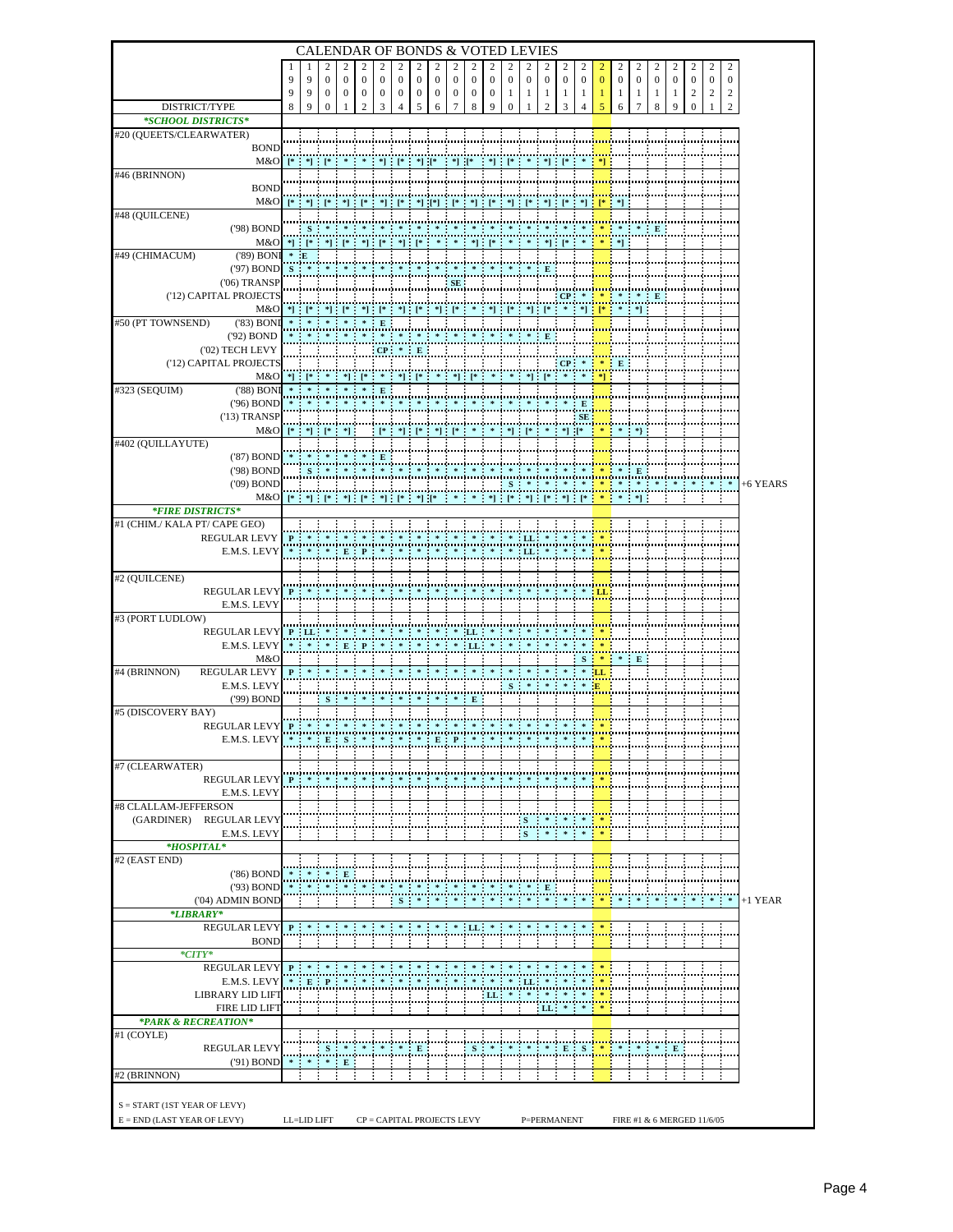|                 | JEFFERSON COUNTY 2015 TAX LEVY RATES |                        |                         |
|-----------------|--------------------------------------|------------------------|-------------------------|
| <b>TAX CODE</b> | <b>TAXING DISTRICT</b>               | FULL LEVY RATE /\$1000 | SENIOR LEVY RATE/\$1000 |
| 100             | C-50H2                               | 9.85877                | 7.74820                 |
| 101             | 1-50H2L1                             | 8.18031                | 6.06974                 |
| 102             | 1-50E1H2L1                           | 8.68031                | 6.56974                 |
| 103             | 1-50E5H2L1                           | 8.68031                | 6.56974                 |
| 105             | 1-50E5H2C3L1                         | 8.74917                | 6.63860                 |
| 106             | 1-50E8H2L1                           | 8.68031                | 6.56974                 |
| 107             | 1-50E8H2C3L1                         | 8.74917                | 6.63860                 |
| 111             | 1-50F1E1H2L1                         | 9.98786                | 7.87729                 |
| 151             | 1-50F5E5H2L1                         | 9.68031                | 7.56974                 |
| 152             | 1-50F5E5H2C3L1                       | 9.74917                | 7.63860                 |
| 181             | 1-50F8E8H2C3L1                       | 10.18684               | 8.07627                 |
| 201             | 1-49H2L1                             |                        | 6.06974                 |
|                 |                                      | 8.44016                |                         |
| 202             | 1-49E1H2L1                           | 8.94016                | 6.56974                 |
| 203             | 1-49E3H2L1                           | 8.94016                | 6.56974                 |
| 205             | 1-49H2L1P1                           | 8.59016                | 6.21974                 |
| 211             | 1-49F1E1H2L1                         | 10.24771               | 7.87729                 |
| 219             | 1-49F1E1H2L1FARM                     | 8.04992                | 5.67950                 |
| 221             | 1-49F2H2L1                           | 9.69016                | 7.31974                 |
| 222             | 1-49F2H2L1P1                         | 9.84016                | 7.46974                 |
| 231             | 1-49F3E3H2L1                         | 10.97256               | 8.06974                 |
| 232             | 1-49F3E3W1H2L1                       | 10.97256               | 8.06974                 |
| 301             | 1-48H2C2L1                           | 8.13370                | 6.10620                 |
| 302             | 1-48H2C2L1P1                         | 8.28370                | 6.25620                 |
| 303             | 1-48H2C2L1Z2                         | 8.13370                | 6.10620                 |
| 304             | 1-48H2C2L1Z1                         | 8.13370                | 6.10620                 |
| 305             | 1-48E5H2C2L1                         | 8.63370                | 6.60620                 |
| 306             | 1-48E3H2C2L1P1                       | 8.78370                | 6.75620                 |
| 307             | 1-48H2C2L1Z3                         | 8.13370                | 6.10620                 |
| 320             | 1-48F2H2C2L1Z2                       | 9.38370                | 7.35620                 |
| 321             | 1-48F2H2C2L1                         | 9.38370                | 7.35620                 |
| 323             | 1-48F2H2C2L1P1                       | 9.53370                | 7.50620                 |
| 324             | 1-48F2H2C2L1Z3                       | 9.38370                | 7.35620                 |
| 329             | 1-48F2H2C2L1FARM                     | 7.18591                | 5.15841                 |
| 331             | 1-48F3E3H2C2L1P1                     | 10.81610               | 8.25620                 |
| 351             | 1-48F5E5H2C2L1                       | 9.63370                | 7.60620                 |
| 401             | 1-46E4H2C1L1P2                       | 7.68834                | 6.58885                 |
| 402             | 1-46E4H2C1L1Z1P2                     | 7.68834                | 6.58885                 |
| 403             | 1-46E4H2C1L1Z2P2                     | 7.68834                | 6.58885                 |
| 404             | 1-46E4H2L1P2                         | 7.66923                | 6.56974                 |
| 405             | 1-46E4H2L1Z1P2                       |                        |                         |
| 406             | 1-46E4H2L1Z2P2                       | 7.66923                | 6.56974<br>6.56974      |
| 440             | 1-46F4E4H2C1L1Z1P2                   | 7.66923                |                         |
| 441             |                                      | 8.93834                | 7.83885                 |
|                 | 1-46F4E4H2C1L1P2                     | 8.93834                | 7.83885                 |
| 442             | 1-46F4E4W2H2C1L1P2                   | 8.93834                | 7.83885                 |
| 443             | 1-46F4E4H2C1L1Z2P2                   | 8.93834                | 7.83885                 |
| 444             | 1-46F4E4H2L1P2                       | 8.91923                | 7.81974                 |
| 445             | 1-46F4E4H2L1Z1P2                     | 8.91923                | 7.81974                 |
| 446             | 1-46F4E4H2L1Z2P2                     | 8.91923                | 7.81974                 |
| 501             | $1-20L1$                             | 7.15468                | 5.97814                 |
| 502             | 1-20H1L1                             | 7.89105                | 6.71451                 |
| 571             | 1-20F7H1L1                           | 8.53787                | 7.36133                 |
| 601             | 1-402H1L1                            | 10.03267               | 6.71451                 |
| 701             | 1-323E5H2L1                          | 8.17008                | 6.56974                 |
| 702             | 1-323E5H2C3L1                        | 8.23894                | 6.63860                 |
| 703             | 1-323E8H2C3L1                        | 8.23894                | 6.63860                 |
| 751             | 1-323F5E5H2L1                        | 9.17008                | 7.56974                 |
| 752             | 1-323F5E5H2C3L1                      | 9.23894                | 7.63860                 |
| 781             | 1-323F8E8H2C3L1                      | 9.67661                | 8.07627                 |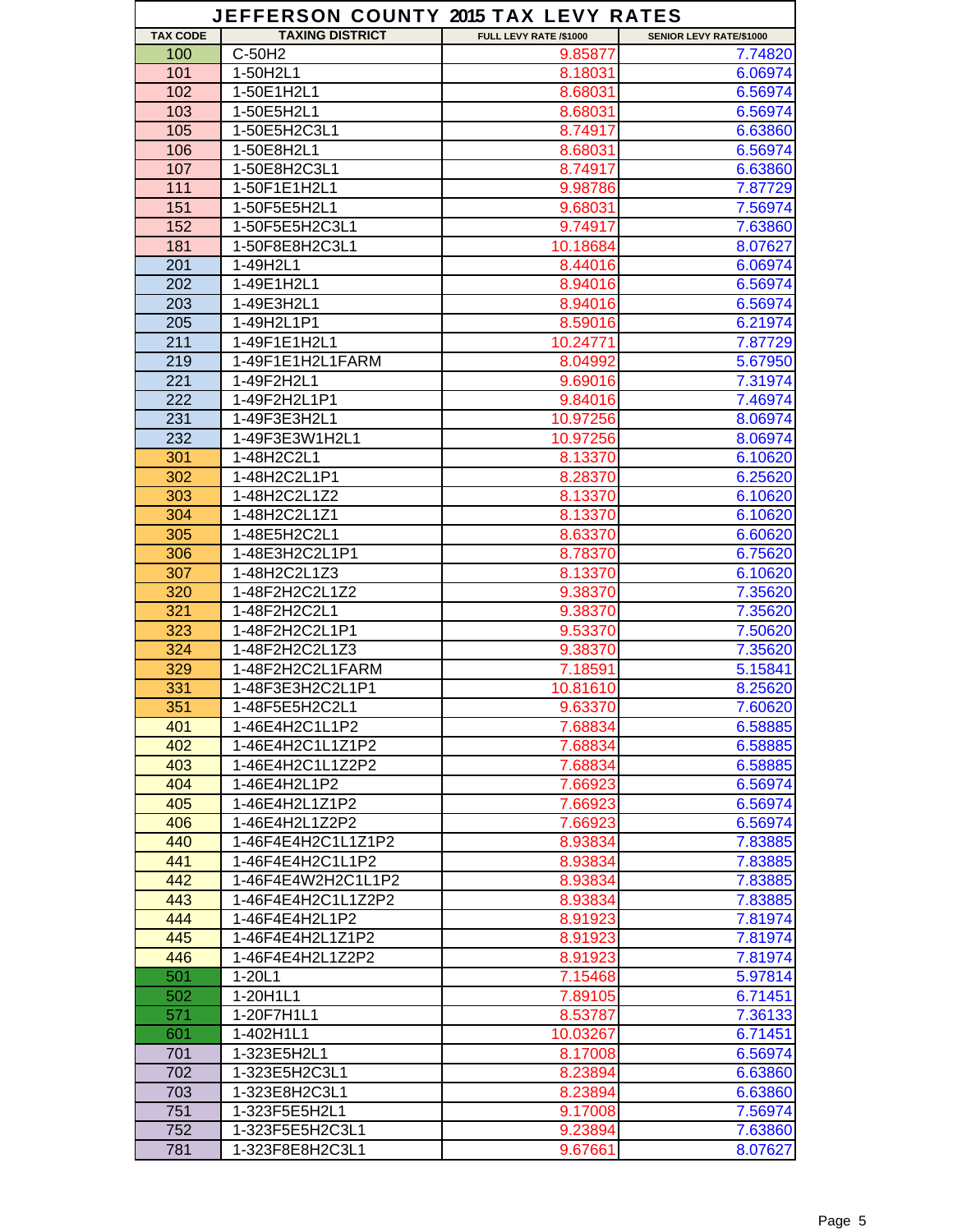|                 |             | JEFFERSON COUNTY 2014/2015 LEVY RATE COMPARISONS |                    |                    |                    |                          |                    |                    |
|-----------------|-------------|--------------------------------------------------|--------------------|--------------------|--------------------|--------------------------|--------------------|--------------------|
|                 | <b>TAX</b>  | <b>TAXING</b>                                    |                    |                    |                    | <b>LEVY RATE /\$1000</b> |                    |                    |
|                 | <b>CODE</b> | <b>DISTRICT</b>                                  | <b>2014 FULL</b>   | <b>2015 FULL</b>   | %DIFF.             | 2014 SENIOR              | 2015 SENIOR        | %DIFF.             |
| <b>City</b>     | 100         | $C-50H2$                                         | 10.16488           | 9.85877            | $-3.0%$            | 7.99525                  | 7.74820            | $-3.1%$            |
| SD #50          | 101         | 1-50H2L1                                         | 8.37362            | 8.18031            | $-2.3%$            | 6.20399                  | 6.06974            | $-2.2%$            |
| (Outside        | 102         | 1-50E1H2L1                                       | 8.87362            | 8.68031            | $-2.2%$            | 6.70399                  | 6.56974            | $-2.0%$            |
| Port            | 103         | 1-50E5H2L1                                       | 8.87362            | 8.68031            | $-2.2%$            | 6.70399                  | 6.56974            | $-2.0%$            |
| Townsend)       | 105<br>106  | 1-50E5H2C3L1<br>1-50E8H2L1                       | 8.94321            | 8.74917            | $-2.2%$<br>$-2.2%$ | 6.77358<br>6.70399       | 6.63860            | $-2.0%$            |
|                 | 107         | 1-50E8H2C3L1                                     | 8.87362<br>8.94321 | 8.68031<br>8.74917 | $-2.2%$            | 6.77358                  | 6.56974<br>6.63860 | $-2.0%$<br>$-2.0%$ |
|                 | 111         | 1-50F1E1H2L1                                     | 10.20192           | 9.98786            | $-2.1%$            | 8.03229                  | 7.87729            | $-1.9%$            |
|                 | 151         | 1-50F5E5H2L1                                     | 9.87362            | 9.68031            | $-2.0%$            | 7.70399                  | 7.56974            | $-1.7%$            |
|                 | 152         | 1-50F5E5H2C3L1                                   | 9.94321            | 9.74917            | $-2.0%$            | 7.77358                  | 7.63860            | $-1.7%$            |
|                 | 181         | 1-50F8E8H2C3L1                                   | 10.36913           | 10.18684           | $-1.8%$            | 8.19950                  | 8.07627            | $-1.5%$            |
| SD #49          | 201         | 1-49H2L1                                         | 8.50925            | 8.44016            | $-0.8%$            | 6.20399                  | 6.06974            | $-2.2%$            |
| Chimacum        | 202         | 1-49E1H2L1                                       | 9.00925            | 8.94016            | $-0.8%$            | 6.70399                  | 6.56974            | $-2.0%$            |
|                 | 203         | 1-49E3H2L1                                       | 9.00925            | 8.94016            | $-0.8%$            | 6.70399                  | 6.56974            | $-2.0%$            |
|                 | 205         | 1-49H2L1P1                                       | 8.65749            | 8.59016            | $-0.8%$            | 6.35223                  | 6.21974            | $-2.1%$            |
|                 | 211         | 1-49F1E1H2L1                                     | 10.33755           | 10.24771           | $-0.9%$            | 8.03229                  | 7.87729            | $-1.9%$            |
|                 | 219         | 1-49F1E1H2L1 FARM                                | 8.06652            | 8.04992            | $-0.2%$            | 5.76126                  | 5.67950            | $-1.4%$            |
|                 | 221         | 1-49F2H2L1                                       | 9.26492            | 9.69016            | 4.6%               | 6.95966                  | 7.31974            | 5.2%               |
|                 | 222         | 1-49F2H2L1P1                                     | 9.41316            | 9.84016            | 4.5%               | 7.10790                  | 7.46974            | 5.1%               |
|                 | 231         | 1-49F3E3H2L1                                     | 11.10212           | 10.97256           | $-1.2%$            | 8.20399                  | 8.06974            | $-1.6%$            |
|                 | 232         | 1-49F3E3W1H2L1                                   | 11.10212           | 10.97256           | $-1.2%$            | 8.20399                  | 8.06974            | $-1.6%$            |
| SD #48          | 301         | 1-48H2C2L1                                       | 8.27277            | 8.13370            | $-1.7%$            | 6.24383                  | 6.10620            | $-2.2%$            |
| Quilcene        | 302         | 1-48H2C2L1P1                                     | 8.42101            | 8.28370            | $-1.6%$            | 6.39207                  | 6.25620            | $-2.1%$            |
|                 | 303         | 1-48H2C2L1Z2                                     | 8.27277            | 8.13370            | $-1.7%$            | 6.24383                  | 6.10620            | $-2.2%$            |
|                 | 304         | 1-48H2C2L1Z1                                     | 8.27277            | 8.13370            | $-1.7%$            | 6.24383                  | 6.10620            | $-2.2%$            |
|                 | 305         | 1-48E5H2C2L1                                     | 8.77277            | 8.63370            | $-1.6%$            | 6.74383                  | 6.60620            | $-2.0%$            |
|                 | 306<br>307  | 1-48E3H2C2L1P1                                   | 8.92101            | 8.78370            | $-1.5%$<br>$-1.7%$ | 6.89207                  | 6.75620            | $-2.0%$            |
|                 | 320         | 1-48H2C2L1Z3<br>1-48F2H2C2L1Z2                   | 8.27277<br>9.02844 | 8.13370<br>9.38370 | 3.9%               | 6.24383<br>6.99950       | 6.10620<br>7.35620 | $-2.2%$<br>5.1%    |
|                 | 321         | 1-48F2H2C2L1                                     | 9.02844            | 9.38370            | 3.9%               | 6.99950                  | 7.35620            | 5.1%               |
|                 | 323         | 1-48F2H2C2L1P1                                   | 9.17668            | 9.53370            | 3.9%               | 7.14774                  | 7.50620            | 5.0%               |
|                 | 324         | 1-48F2H2C2L1Z3                                   | 9.02844            | 9.38370            | 3.9%               | 6.99950                  | 7.35620            | 5.1%               |
|                 | 329         | 1-48F2H2C2L1FARM                                 | 6.75741            | 7.18591            | 6.3%               | 4.72847                  | 5.15841            | 9.1%               |
|                 | 331         | 1-48F3E3H2C2L1P1                                 | 11.01388           | 10.81610           | $-1.8%$            | 8.39207                  | 8.25620            | $-1.6%$            |
|                 | 351         | 1-48F5E5H2C2L1                                   | 9.77277            | 9.63370            | $-1.4%$            | 7.74383                  | 7.60620            | $-1.8%$            |
| SD #46          | 401         | 1-46E4H2C1L1P2                                   | 7.74897            | 7.68834            | $-0.8%$            | 6.72255                  | 6.58885            | $-2.0%$            |
| <b>Brinnon</b>  | 402         | 1-46E4H2C1L1Z1P2                                 | 7.74897            | 7.68834            | $-0.8%$            | 6.72255                  | 6.58885            | $-2.0%$            |
|                 | 403         | 1-46E4H2C1L1Z2P2                                 | 7.74897            | 7.68834            | $-0.8%$            | 6.72255                  | 6.58885            | $-2.0%$            |
|                 | 404         | 1-46E4H2L1P2                                     | 7.73041            | 7.66923            | $-0.8%$            | 6.70399                  | 6.56974            | $-2.0%$            |
|                 | 405         | 1-46E4H2L1Z1P2                                   | 7.73041            | 7.66923            | $-0.8%$            | 6.70399                  | 6.56974            | $-2.0%$            |
|                 | 406         | 1-46E4H2L1Z2P2                                   | 7.73041            | 7.66923            | $-0.8%$            | 6.70399                  | 6.56974            | $-2.0%$            |
|                 | 440         | 1-46F4E4H2C1L1Z1P2                               | 8.48103            | 8.93834            | 5.4%               | 7.45461                  | 7.83885            | 5.2%               |
|                 | 441         | 1-46F4E4H2C1L1P2                                 | 8.48103            | 8.93834            | 5.4%               | 7.45461                  | 7.83885            | 5.2%               |
|                 | 442         | 1-46F4E4W2H2C1L1P2                               | 8.48103            | 8.93834            | 5.4%               | 7.45461                  | 7.83885            | 5.2%               |
|                 | 443         | 1-46F4E4H2C1L1Z2P2                               | 8.48103            | 8.93834            | 5.4%               | 7.45461                  | 7.83885            | 5.2%               |
|                 | 444         | 1-46F4E4H2L1P2                                   | 8.46247            | 8.91923            | 5.4%               | 7.43605                  | 7.81974            | 5.2%               |
|                 | 445         | 1-46F4E4H2L1Z1P2                                 | 8.46247            | 8.91923            | 5.4%               | 7.43605                  | 7.81974            | 5.2%               |
|                 | 446<br>501  | 1-46F4E4H2L1Z2P2<br>$1 - 20L1$                   | 8.46247<br>7.61009 | 8.91923<br>7.15468 | 5.4%<br>$-6.0%$    | 7.43605<br>6.10962       | 7.81974<br>5.97814 | 5.2%<br>$-2.2%$    |
| <b>West End</b> | 502         | 1-20H1L1                                         | 8.35125            | 7.89105            | $-5.5%$            | 6.85078                  | 6.71451            | $-2.0%$            |
|                 | 571         | 1-20F7H1L1                                       | 8.78800            | 8.53787            | $-2.8%$            | 7.28753                  | 7.36133            | 1.0%               |
|                 | 601         | 1-402H1L1                                        | 10.36460           | 10.03267           | $-3.2%$            | 6.85078                  | 6.71451            | $-2.0%$            |
| <b>Gardiner</b> | 701         | 1-323E5H2L1                                      | 8.86049            | 8.17008            | $-7.8%$            | 6.70399                  | 6.56974            | $-2.0%$            |
|                 | 702         | 1-323E5H2C3L1                                    | 8.93008            | 8.23894            | $-7.7%$            | 6.77358                  | 6.63860            | $-2.0%$            |
|                 | 703         | 1-323E8H2C3L1                                    | 8.93008            | 8.23894            | $-7.7%$            | 6.77358                  | 6.63860            | $-2.0%$            |
|                 | 751         | 1-323F5E5H2L1                                    | 9.86049            | 9.17008            | $-7.0%$            | 7.70399                  | 7.56974            | $-1.7%$            |
|                 | 752         | 1-323F5E5H2C3L1                                  | 9.93008            | 9.23894            | $-7.0%$            | 7.77358                  | 7.63860            | $-1.7%$            |
|                 | 781         | 1-323F8E8H2C3L1                                  | 10.35600           | 9.67661            | $-6.6%$            | 8.19950                  | 8.07627            | $-1.5%$            |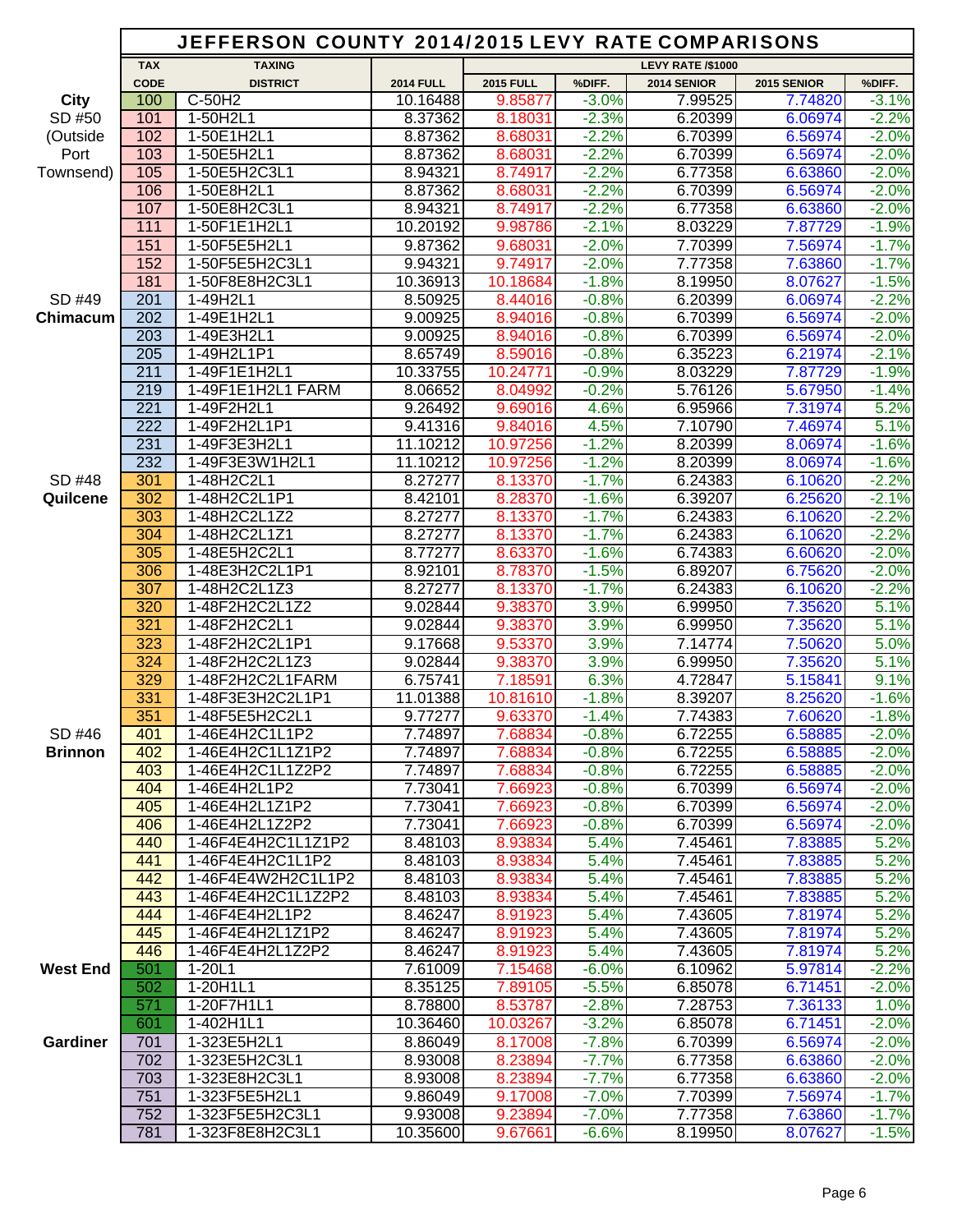|                                    |         | 2015 BREAKDOWN OF TAXING DISTRICTS: |         |
|------------------------------------|---------|-------------------------------------|---------|
|                                    |         |                                     |         |
| STATE LEVY (SCHOOL):               | 2.19779 | SCHOOL DIST #20: M&O                | 1.17654 |
|                                    |         | SCHOOL DIST #46: M&O                | 1.09949 |
| <b>COUNTY Current Expense</b>      | 1.60950 | SCHOOL DIST #48: Bond               | 0.47955 |
| Mental Health                      | 0.00929 | SCHOOL DIST #48: M&O                | 1.54794 |
| <b>Development Disabilities</b>    | 0.00929 | SCHOOL DIST #49: Capital Project    | 0.76974 |
| Veteran's Relief                   | 0.00941 | SCHOOL DIST #49: M&O                | 1.60068 |
| <b>COUNTY Total:</b>               | 1.63749 | SCHOOL DIST # 50: Capital Project   | 0.54974 |
| <b>COUNTY Conservation Futures</b> | 0.04792 | SCHOOL DIST #50: M&O                | 1.56082 |
|                                    |         | SCHOOL DIST #323: Bond              | 0.00000 |
| <b>COUNTY ROADS: General</b>       | 1.05823 | SCHOOL DIST #323: M&O               | 1.60034 |
| COUNTY ROADS: Diversion to C.E.    | 0.21899 | SCHOOL DIST #402: Bond              | 1.97445 |
| <b>COUNTY ROADS Total:</b>         | 1.27722 | SCHOOL DIST #402: M&O               | 1.34371 |
|                                    |         |                                     |         |
|                                    |         |                                     |         |
| CITY OF P.T.: General              | 1.66940 | FIRE DIST #1: General               | 1.30755 |
| CITY OF P.T.: Library LID Lift     | 0.77421 | FIRE DIST #2: General               | 1.25000 |
| CITY OF P.T.: Fire LID Lift        | 0.51206 | FIRE DIST #3: General               | 1.50000 |
| CITY OF P.T. Total:                | 2.95568 | FIRE DIST#3: M & O                  | 0.53240 |
|                                    |         | FIRE DIST #4: General               | 1.25000 |
|                                    |         | FIRE DIST #5: General               | 1.00000 |
| PORT OF P.T.: General              | 0.20218 | FIRE DIST #7: General               | 0.64682 |
|                                    |         | CLALL-JEFF FIRE DIST #8: General    | 1.43767 |
| LIBRARY DIST #1: General           | 0.50000 |                                     |         |
|                                    |         | CITY OF P.T.: E.M.S.                | 0.50000 |
| HOSPITAL DIST #1: General          | 0.73637 | FIRE DIST #1: E.M.S.                | 0.50000 |
|                                    |         | FIRE DIST #3: E.M.S.                | 0.50000 |
| HOSPITAL DIST #2: General          | 0.03473 | FIRE DIST #4: E.M.S.                | 0.50000 |
| HOSPITAL DIST #2: 2004 Admin Bond  | 0.05687 | FIRE DIST #5: E.M.S.                | 0.50000 |
| HOSPITAL #2 total:                 | 0.09160 | CLALL-JEFF FIRE DIST #8: E.M.S.     | 0.50000 |
|                                    |         |                                     |         |
|                                    |         | P.U.D. #1: General                  | 0.11554 |
| <b>CEMETERY DIST #1: General</b>   | 0.01911 |                                     |         |
| <b>CEMETERY DIST #2: General</b>   | 0.03646 | PARK & REC DIST #1: General         | 0.15000 |
| <b>CEMETERY DIST #3: General</b>   | 0.06886 | PARK & REC DIST #2: General         |         |

Г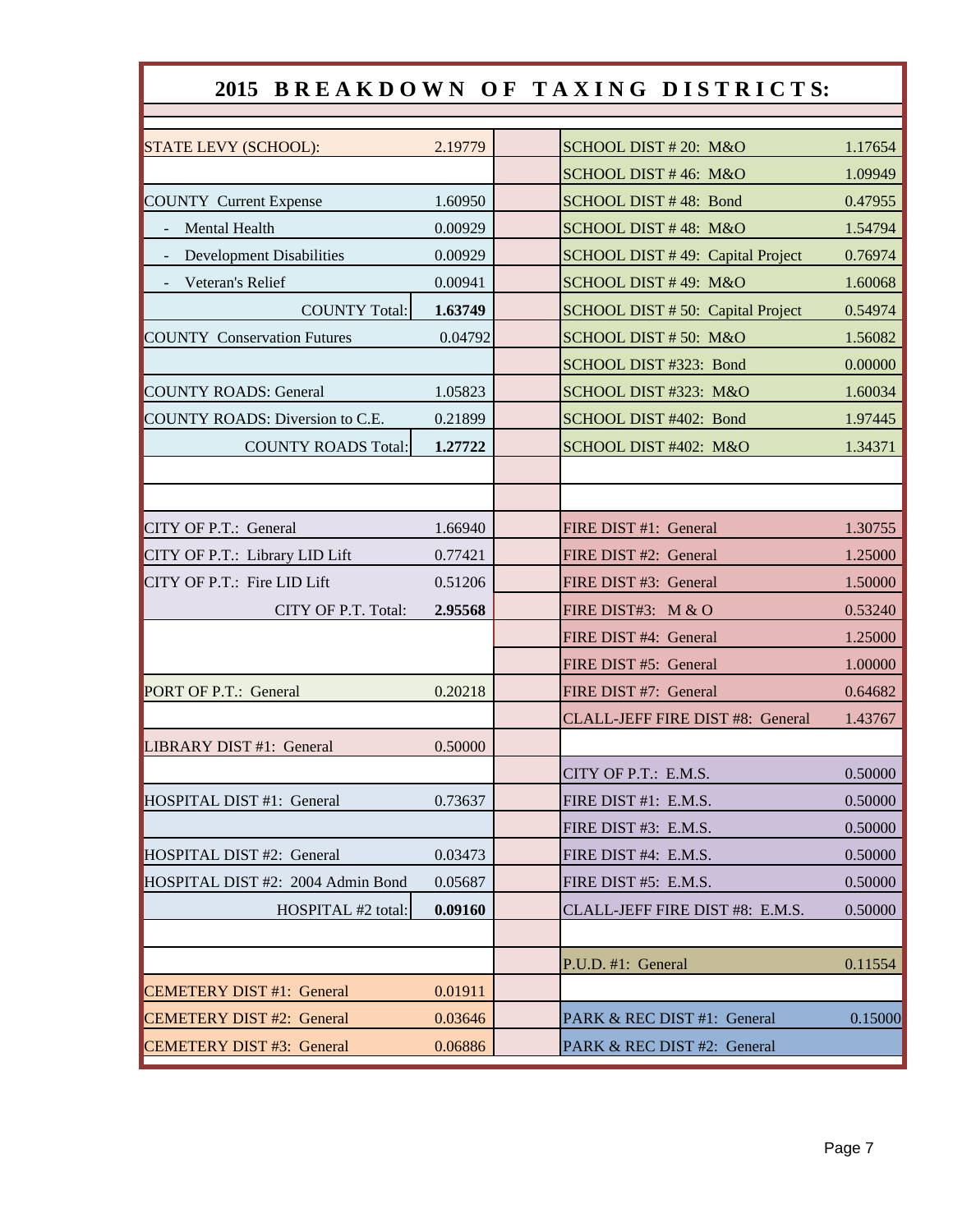| <b>JEFFERSON COUNTY COMPOSITE LEVY RATES FOR 2015</b> |         |                  |         |         |               |         |         |                    |                   |                            |                   |                   |                   |                    |              |
|-------------------------------------------------------|---------|------------------|---------|---------|---------------|---------|---------|--------------------|-------------------|----------------------------|-------------------|-------------------|-------------------|--------------------|--------------|
|                                                       |         |                  |         |         | <b>TAXING</b> |         |         |                    | <b>DISTRICTS</b>  |                            |                   |                   |                   |                    |              |
| <b>TAX</b>                                            |         | С<br>F           |         |         | c             |         |         |                    |                   |                            | н                 | С                 |                   |                    | <b>FULL</b>  |
|                                                       |         | o<br>U           |         |         | o             |         | s       | L                  |                   |                            | О                 | Е                 | L                 |                    |              |
| С<br>о                                                | С<br>О  | Т<br>N<br>s<br>U |         |         | R             |         | т<br>А  | О<br>С             |                   |                            | s<br>P            | M<br>Е            | п<br>в            |                    | г<br>Е       |
| D                                                     | U       | Е<br>R           | Ρ       |         | О             | c       | т       | А                  | F                 |                            | ш                 | т                 | R                 | P                  | v            |
| Е                                                     | N       | R<br>Е           | O       | P       | Α             | L       | Е       | L                  | I.                | Е                          | т                 | Е                 | Α                 | Α                  | Y            |
|                                                       | т       | s<br>٧           | R       | U       | D             | T       |         |                    | R                 | M                          | Α                 | R                 | R                 | R                  |              |
| <b>AREA</b>                                           | Υ       | Е                | Т       | D       | s             | Υ       | LEVY    | <b>SCHOOL</b>      | Е                 | s                          | г                 | Υ                 | Y                 | κ                  | <b>TOTAL</b> |
| 100                                                   | 1.63749 | 0.04792          | 0.20218 | 0.11554 |               | 2.95568 | 2.19779 | S.D.#50<br>2.11057 |                   | <b>EMS CITY</b><br>0.50000 | H.D.#2<br>0.09160 |                   |                   |                    | 9.85877      |
|                                                       |         |                  |         |         |               |         |         | S.D.#50            |                   |                            | H.D.#2            |                   | L.D.#1            |                    |              |
| 101                                                   | 1.63749 | 0.04792          | 0.20218 | 0.11554 | 1.27722       |         | 2.19779 | 2.11057            |                   |                            | 0.09160           |                   | 0.50000           |                    | 8.18031      |
|                                                       |         |                  |         |         |               |         |         | S.D.#50            |                   | EMS#1                      | H.D.#2            |                   | L.D.#1            |                    |              |
| 102                                                   | 1.63749 | 0.04792          | 0.20218 | 0.11554 | 1.27722       |         | 2.19779 | 2.11057<br>S.D.#50 |                   | 0.50000<br><b>EMS#5</b>    | 0.09160<br>H.D.#2 |                   | 0.50000<br>L.D.#1 |                    | 8.68031      |
| 103                                                   | 1.63749 | 0.04792          | 0.20218 | 0.11554 | 1.27722       |         | 2.19779 | 2.11057            |                   | 0.50000                    | 0.09160           |                   | 0.50000           |                    | 8.68031      |
|                                                       |         |                  |         |         |               |         |         | S.D.#50            |                   | <b>EMS#5</b>               | H.D.#2            | C.D.#3            | L.D.#1            |                    |              |
| 105                                                   | 1.63749 | 0.04792          | 0.20218 | 0.11554 | 1.27722       |         | 2.19779 | 2.11057            |                   | 0.50000                    | 0.09160           | 0.06886           | 0.50000           |                    | 8.74917      |
| 106                                                   | 1.63749 | 0.04792          | 0.20218 | 0.11554 | 1.27722       |         | 2.19779 | S.D.#50            |                   | <b>EMS#8</b><br>0.50000    | H.D.#2<br>0.09160 |                   | L.D.#1<br>0.50000 |                    | 8.68031      |
|                                                       |         |                  |         |         |               |         |         | 2.11057<br>S.D.#50 |                   | <b>EMS#8</b>               | H.D.#2            | C.D.#3            | L.D.#1            |                    |              |
| 107                                                   | 1.63749 | 0.04792          | 0.20218 | 0.11554 | 1.27722       |         | 2.19779 | 2.11057            |                   | 0.50000                    | 0.09160           | 0.06886           | 0.50000           |                    | 8.74917      |
|                                                       |         |                  |         |         |               |         |         | S.D.#50            | F.D.#1            | <b>EMS#1</b>               | H.D.#2            |                   | L.D.#1            |                    |              |
| 111                                                   | 1.63749 | 0.04792          | 0.20218 | 0.11554 | 1.27722       |         | 2.19779 | 2.11057            | 1.30755           | 0.50000                    | 0.09160           |                   | 0.50000           |                    | 9.98786      |
| 151                                                   | 1.63749 | 0.04792          | 0.20218 | 0.11554 | 1.27722       |         | 2.19779 | S.D.#50<br>2.11057 | F.D.#5<br>1.00000 | <b>EMS#5</b><br>0.50000    | H.D.#2<br>0.09160 |                   | L.D.#1<br>0.50000 |                    | 9.68031      |
|                                                       |         |                  |         |         |               |         |         | S.D.#50            | F.D.#5            | <b>EMS#5</b>               | H.D.#2            | C.D.#3            | L.D.#1            |                    |              |
| 152                                                   | 1.63749 | 0.04792          | 0.20218 | 0.11554 | 1.27722       |         | 2.19779 | 2.11057            | 1.00000           | 0.50000                    | 0.09160           | 0.06886           | 0.50000           |                    | 9.74917      |
|                                                       |         |                  |         |         |               |         |         | S.D.#50            | F.D. #8           | <b>EMS#8</b>               | H.D.#2            | C.D.#3            | L.D.#1            |                    |              |
| 181                                                   | 1.63749 | 0.04792          | 0.20218 | 0.11554 | 1.27722       |         | 2.19779 | 2.11057<br>S.D.#49 | 1.43767           | 0.50000                    | 0.09160<br>H.D.#2 | 0.06886           | 0.50000<br>L.D.#1 |                    | 10.18684     |
| 201                                                   | 1.63749 | 0.04792          | 0.20218 | 0.11554 | 1.27722       |         | 2.19779 | 2.37042            |                   |                            | 0.09160           |                   | 0.50000           |                    | 8.44016      |
|                                                       |         |                  |         |         |               |         |         | S.D.#49            |                   | <b>EMS#1</b>               | H.D.#2            |                   | L.D.#1            |                    |              |
| 202                                                   | 1.63749 | 0.04792          | 0.20218 | 0.11554 | 1.27722       |         | 2.19779 | 2.37042            |                   | 0.50000                    | 0.09160           |                   | 0.50000           |                    | 8.94016      |
| 203                                                   | 1.63749 | 0.04792          | 0.20218 | 0.11554 | 1.27722       |         | 2.19779 | S.D.#49<br>2.37042 |                   | <b>EMS#3</b><br>0.50000    | H.D.#2<br>0.09160 |                   | L.D.#1<br>0.50000 |                    | 8.94016      |
|                                                       |         |                  |         |         |               |         |         | S.D.#49            |                   |                            | H.D.#2            |                   | L.D.#1            | $P.8R.+1$          |              |
| 205                                                   | 1.63749 | 0.04792          | 0.20218 | 0.11554 | 1.27722       |         | 2.19779 | 2.37042            |                   |                            | 0.09160           |                   | 0.50000           | 0.15000            | 8.59016      |
|                                                       |         |                  |         |         |               |         |         | S.D.#49            | F.D.#1            | <b>EMS#1</b>               | H.D.#2            |                   | L.D.#1            |                    |              |
| 211                                                   | 1.63749 | 0.04792          | 0.20218 | 0.11554 | 1.27722       |         | 2.19779 | 2.37042<br>S.D.#49 | 1.30755<br>F.D.#1 | 0.50000<br><b>EMS#1</b>    | 0.09160<br>H.D.#2 |                   | 0.50000<br>L.D.#1 |                    | 10.24771     |
| 219                                                   | 1.63749 | 0.04792          | 0.20218 | 0.11554 | 1.27722       |         |         | 2.37042            | 1.30755           | 0.50000                    | 0.09160           |                   | 0.50000           |                    | 8.04992      |
|                                                       |         |                  |         |         |               |         |         | S.D.#49            | F.D.#2            |                            | H.D.#2            |                   | L.D.#1            |                    |              |
| 221                                                   | 1.63749 | 0.04792          | 0.20218 | 0.11554 | 1.27722       |         | 2.19779 | 2.37042            | 1.25000           |                            | 0.09160           |                   | 0.50000           |                    | 9.69016      |
| 222                                                   | 1.63749 | 0.04792          | 0.20218 |         | 1.27722       |         | 2.19779 | S.D.#49<br>2.37042 | F.D.#2            |                            | H.D.#2<br>0.09160 |                   | L.D.#1<br>0.50000 | P.&R.#1<br>0.15000 | 9.84016      |
|                                                       |         |                  |         | 0.11554 |               |         |         | S.D.#49            | 1.25000<br>F.D.#3 | <b>EMS#3</b>               | H.D.#2            |                   | L.D.#1            |                    |              |
| 231                                                   | 1.63749 | 0.04792          | 0.20218 | 0.11554 | 1.27722       |         | 2.19779 | 2.37042            | 2.03240           | 0.50000                    | 0.09160           |                   | 0.50000           |                    | 10.97256     |
|                                                       |         |                  |         |         |               |         |         | S.D.#49            | F.D.#3            | EMS#3                      | H.D.#2            |                   | L.D.#1            |                    |              |
| 232                                                   | 1.63749 | 0.04792          | 0.20218 | 0.11554 | 1.27722       |         | 2.19779 | 2.37042            | 2.03240           | 0.50000                    | 0.09160           | C.D.#2            | 0.50000           |                    | 10.97256     |
| 301                                                   | 1.63749 | 0.04792          | 0.20218 | 0.11554 | 1.27722       |         | 2.19779 | S.D.#48<br>2.02750 |                   |                            | H.D.#2<br>0.09160 | 0.03646           | L.D.#1<br>0.50000 |                    | 8.13370      |
|                                                       |         |                  |         |         |               |         |         | S.D.#48            |                   |                            | H.D.#2            | C.D.#2            | L.D.#1            | P.&R.#1            |              |
| 302                                                   | 1.63749 | 0.04792          | 0.20218 | 0.11554 | 1.27722       |         | 2.19779 | 2.02750            |                   |                            | 0.09160           | 0.03646           | 0.50000           | 0.15000            | 8.28370      |
|                                                       |         |                  |         |         |               |         |         | S.D.#48            |                   |                            | H.D.#2            | C.D.#2            | L.D.#1            |                    | 8.13370      |
| 303                                                   | 1.63749 | 0.04792          | 0.20218 | 0.11554 | 1.27722       |         | 2.19779 | 2.02750<br>S.D.#48 |                   |                            | 0.09160<br>H.D.#2 | 0.03646<br>C.D.#2 | 0.50000<br>L.D.#1 |                    |              |
| 304                                                   | 1.63749 | 0.04792          | 0.20218 | 0.11554 | 1.27722       |         | 2.19779 | 2.02750            |                   |                            | 0.09160           | 0.03646           | 0.50000           |                    | 8.13370      |
|                                                       |         |                  |         |         |               |         |         | S.D.#48            |                   | <b>EMS#5</b>               | H.D.#2            | C.D.#2            | L.D.#1            |                    |              |
| 305                                                   | 1.63749 | 0.04792          | 0.20218 | 0.11554 | 1.27722       |         | 2.19779 | 2.02750            |                   | 0.50000                    | 0.09160           | 0.03646           | 0.50000           |                    | 8.63370      |
| 306                                                   | 1.63749 | 0.04792          | 0.20218 | 0.11554 | 1.27722       |         | 2.19779 | S.D.#48<br>2.02750 |                   | EMS#3<br>0.50000           | H.D.#2<br>0.09160 | C.D.#2<br>0.03646 | L.D.#1<br>0.50000 | P.&R.#1<br>0.15000 | 8.78370      |
|                                                       |         |                  |         |         |               |         |         | S.D.#48            |                   |                            | H.D.#2            | C.D.#2            | L.D.#1            |                    |              |
| 307                                                   | 1.63749 | 0.04792          | 0.20218 | 0.11554 | 1.27722       |         | 2.19779 | 2.02750            |                   |                            | 0.09160           | 0.03646           | 0.50000           |                    | 8.13370      |
|                                                       |         |                  |         |         |               |         |         | S.D.#48            | F.D.#2            |                            | H.D.#2            | C.D.#2            | L.D.#1            |                    |              |
| 320                                                   | 1.63749 | 0.04792          | 0.20218 | 0.11554 | 1.27722       |         | 2.19779 | 2.02750<br>S.D.#48 | 1.25000<br>F.D.#2 |                            | 0.09160<br>H.D.#2 | 0.03646<br>C.D.#2 | 0.50000<br>L.D.#1 |                    | 9.38370      |
| 321                                                   | 1.63749 | 0.04792          | 0.20218 | 0.11554 | 1.27722       |         | 2.19779 | 2.02750            | 1.25000           |                            | 0.09160           | 0.03646           | 0.50000           |                    | 9.38370      |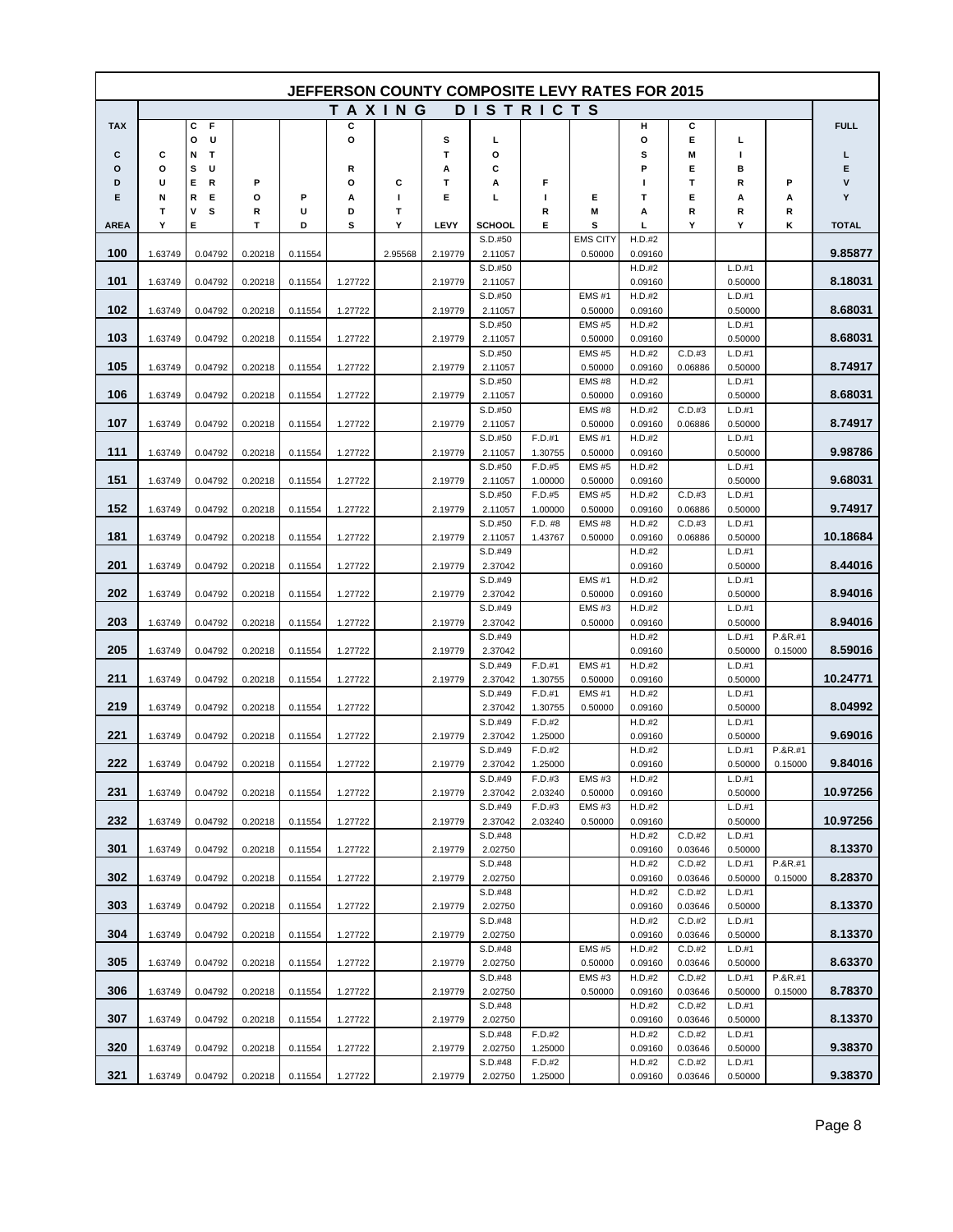| JEFFERSON COUNTY COMPOSITE LEVY RATES FOR 2015 (continued) |         |                  |         |         |         |   |         |                     |                   |                         |                   |                   |                   |         |              |
|------------------------------------------------------------|---------|------------------|---------|---------|---------|---|---------|---------------------|-------------------|-------------------------|-------------------|-------------------|-------------------|---------|--------------|
|                                                            |         |                  |         |         | TAXING  |   |         |                     | <b>DISTRICTS</b>  |                         |                   |                   |                   |         |              |
| <b>TAX</b>                                                 |         | С<br>F           |         |         | c       |   |         |                     |                   |                         | н                 | c                 |                   |         | <b>FULL</b>  |
|                                                            |         | U<br>О           |         |         | o       |   | s       | L                   |                   |                         | o                 | Е                 | L                 |         |              |
| С<br>о                                                     | С<br>О  | Т<br>N<br>U<br>s |         |         | R       |   | T<br>Α  | О<br>С              |                   |                         | s<br>Р            | M<br>Е            | п<br>в            |         | L<br>Е       |
| D                                                          | U       | Е<br>R           | Р       |         | О       | c | т       | А                   | F                 |                         | ш                 | т                 | R                 | P       | v            |
| Е                                                          | N       | Е<br>R           | o       | Р       | А       | п | E       | L                   | п                 | Е                       | т                 | Е                 | А                 | А       | Y            |
|                                                            | т       | ٧<br>s           | R       | U       | D       | Т |         |                     | R                 | M                       | А                 | R                 | R                 | R       |              |
| AREA                                                       | Υ       | Е                | T       | D       | s       | Υ | SCHOOL  | <b>SCHOOL</b>       | Е                 | s                       | L                 | Y                 | Υ                 | κ       | <b>TOTAL</b> |
| 323                                                        |         | 0.04792          | 0.20218 |         |         |   |         | S.D.#48             | F.D.#2            |                         | H.D.#2            | C.D.#2            | L.D.#1            | P.&R.#1 | 9.53370      |
|                                                            | 1.63749 |                  |         | 0.11554 | 1.27722 |   | 2.19779 | 2.02750<br>S.D.#48  | 1.25000<br>F.D.#2 |                         | 0.09160<br>H.D.#2 | 0.03646<br>C.D.#2 | 0.50000<br>L.D.#1 | 0.15000 |              |
| 324                                                        | 1.63749 | 0.04792          | 0.20218 | 0.11554 | 1.27722 |   | 2.19779 | 2.02750             | 1.25000           |                         | 0.09160           | 0.03646           | 0.50000           |         | 9.38370      |
|                                                            |         |                  |         |         |         |   |         | S.D.#48             | F.D.#2            |                         | H.D.#2            | C.D.#2            | L.D.#1            |         |              |
| 329                                                        | 1.63749 | 0.04792          | 0.20218 | 0.11554 | 1.27722 |   |         | 2.02750             | 1.25000           |                         | 0.09160           | 0.03646           | 0.50000           |         | 7.18591      |
|                                                            |         |                  |         |         |         |   |         | S.D.#48             | F.D.#3            | <b>EMS#3</b>            | H.D.#2            | C.D.#2            | L.D.#1            | P.&R.#1 | 10.81610     |
| 331                                                        | 1.63749 | 0.04792          | 0.20218 | 0.11554 | 1.27722 |   | 2.19779 | 2.02750<br>S.D.#48  | 2.03240<br>F.D.#5 | 0.50000<br><b>EMS#5</b> | 0.09160<br>H.D.#2 | 0.03646<br>C.D.#2 | 0.50000<br>L.D.#1 | 0.15000 |              |
| 351                                                        | 1.63749 | 0.04792          | 0.20218 | 0.11554 | 1.27722 |   | 2.19779 | 2.02750             | 1.00000           | 0.50000                 | 0.09160           | 0.03646           | 0.50000           |         | 9.63370      |
|                                                            |         |                  |         |         |         |   |         | S.D.#46             |                   | EMS#4                   | H.D.#2            | C.D.#1            | L.D.#1            |         |              |
| 401                                                        | 1.63749 | 0.04792          | 0.20218 | 0.11554 | 1.27722 |   | 2.19779 | 1.09949             |                   | 0.50000                 | 0.09160           | 0.01911           | 0.50000           |         | 7.68834      |
|                                                            |         |                  |         |         |         |   |         | S.D.#46             |                   | <b>EMS#4</b>            | H.D.#2            | C.D.#1            | L.D.#1            |         |              |
| 402                                                        | 1.63749 | 0.04792          | 0.20218 | 0.11554 | 1.27722 |   | 2.19779 | 1.09949<br>S.D.#46  |                   | 0.50000<br><b>EMS#4</b> | 0.09160<br>H.D.#2 | 0.01911<br>C.D.#1 | 0.50000<br>L.D.#1 |         | 7.68834      |
| 403                                                        | 1.63749 | 0.04792          | 0.20218 | 0.11554 | 1.27722 |   | 2.19779 | 1.09949             |                   | 0.50000                 | 0.09160           | 0.01911           | 0.50000           |         | 7.68834      |
|                                                            |         |                  |         |         |         |   |         | S.D.#46             |                   | <b>EMS#4</b>            | H.D.#2            |                   | L.D.#1            |         |              |
| 404                                                        | 1.63749 | 0.04792          | 0.20218 | 0.11554 | 1.27722 |   | 2.19779 | 1.09949             |                   | 0.50000                 | 0.09160           |                   | 0.50000           |         | 7.66923      |
|                                                            |         |                  |         |         |         |   |         | S.D.#46             |                   | <b>EMS#4</b>            | H.D.#2            |                   | L.D.#1            |         |              |
| 405                                                        | 1.63749 | 0.04792          | 0.20218 | 0.11554 | 1.27722 |   | 2.19779 | 1.09949<br>S.D.#46  |                   | 0.50000<br><b>EMS#4</b> | 0.09160<br>H.D.#2 |                   | 0.50000<br>L.D.#1 |         | 7.66923      |
| 406                                                        | 1.63749 | 0.04792          | 0.20218 | 0.11554 | 1.27722 |   | 2.19779 | 1.09949             |                   | 0.50000                 | 0.09160           |                   | 0.50000           |         | 7.66923      |
|                                                            |         |                  |         |         |         |   |         | S.D.#46             | F.D.#4            | <b>EMS#4</b>            | H.D.#2            | C.D.#1            | L.D.#1            |         |              |
| 440                                                        | 1.63749 | 0.04792          | 0.20218 | 0.11554 | 1.27722 |   | 2.19779 | 1.09949             | 1.25000           | 0.50000                 | 0.09160           | 0.01911           | 0.50000           |         | 8.93834      |
|                                                            |         |                  |         |         |         |   |         | S.D.#46             | F.D.#4            | <b>EMS#4</b>            | H.D.#2            | C.D.#1            | L.D.#1            |         |              |
| 441                                                        | 1.63749 | 0.04792          | 0.20218 | 0.11554 | 1.27722 |   | 2.19779 | 1.09949<br>S.D.#46  | 1.25000<br>F.D.#4 | 0.50000<br><b>EMS#4</b> | 0.09160           | 0.01911<br>C.D.#1 | 0.50000<br>L.D.#1 |         | 8.93834      |
| 442                                                        | 1.63749 | 0.04792          | 0.20218 | 0.11554 | 1.27722 |   | 2.19779 | 1.09949             | 1.25000           | 0.50000                 | H.D.#2<br>0.09160 | 0.01911           | 0.50000           |         | 8.93834      |
|                                                            |         |                  |         |         |         |   |         | S.D.#46             | F.D.#4            | <b>EMS#4</b>            | H.D.#2            | C.D.#1            | L.D.#1            |         |              |
| 443                                                        | 1.63749 | 0.04792          | 0.20218 | 0.11554 | 1.27722 |   | 2.19779 | 1.09949             | 1.25000           | 0.50000                 | 0.09160           | 0.01911           | 0.50000           |         | 8.93834      |
|                                                            |         |                  |         |         |         |   |         | S.D.#46             | F.D.#4            | <b>EMS#4</b>            | H.D.#2            |                   | L.D.#1            |         |              |
| 444                                                        | 1.63749 | 0.04792          | 0.20218 | 0.11554 | 1.27722 |   | 2.19779 | 1.09949<br>S.D.#46  | 1.25000<br>F.D.#4 | 0.50000<br><b>EMS#4</b> | 0.09160<br>H.D.#2 |                   | 0.50000<br>L.D.#1 |         | 8.91923      |
| 445                                                        | 1.63749 | 0.04792          | 0.20218 | 0.11554 | 1.27722 |   | 2.19779 | 1.09949             | 1.25000           | 0.50000                 | 0.09160           |                   | 0.50000           |         | 8.91923      |
|                                                            |         |                  |         |         |         |   |         | S.D.#46             | F.D.#4            | <b>EMS#4</b>            | H.D.#2            |                   | L.D.#1            |         |              |
| 446                                                        | 1.63749 | 0.04792          | 0.20218 | 0.11554 | 1.27722 |   | 2.19779 | 1.09949             | 1.25000           | 0.50000                 | 0.09160           |                   | 0.50000           |         | 8.91923      |
|                                                            |         |                  |         |         |         |   |         | S.D.#20             |                   |                         |                   |                   | L.D.#1            |         |              |
| 501                                                        | 1.63749 | 0.04792          | 0.20218 | 0.11554 | 1.27722 |   | 2.19779 | 1.17654<br>S.D.#20  |                   |                         | H.D.#1            |                   | 0.50000<br>L.D.#1 |         | 7.15468      |
| 502                                                        | 1.63749 | 0.04792          | 0.20218 | 0.11554 | 1.27722 |   | 2.19779 | 1.17654             |                   |                         | 0.73637           |                   | 0.50000           |         | 7.89105      |
|                                                            |         |                  |         |         |         |   |         | S.D.#20             | F.D.#7            |                         | H.D.#1            |                   | L.D.#1            |         |              |
| 571                                                        | 1.63749 | 0.04792          | 0.20218 | 0.11554 | 1.27722 |   | 2.19779 | 1.17654             | 0.64682           |                         | 0.73637           |                   | 0.50000           |         | 8.53787      |
|                                                            |         |                  |         |         |         |   |         | S.D.#402            |                   |                         | H.D.#1            |                   | L.D.#1            |         |              |
| 601                                                        | 1.63749 | 0.04792          | 0.20218 | 0.11554 | 1.27722 |   | 2.19779 | 3.31816<br>S.D.#323 |                   | <b>EMS#5</b>            | 0.73637<br>H.D.#2 |                   | 0.50000<br>L.D.#1 |         | 10.03267     |
| 701                                                        | 1.63749 | 0.04792          | 0.20218 | 0.11554 | 1.27722 |   | 2.19779 | 1.60034             |                   | 0.50000                 | 0.09160           |                   | 0.50000           |         | 8.17008      |
|                                                            |         |                  |         |         |         |   |         | S.D.#323            |                   | <b>EMS#5</b>            | H.D.#2            | C.D.#3            | L.D.#1            |         |              |
| 702                                                        | 1.63749 | 0.04792          | 0.20218 | 0.11554 | 1.27722 |   | 2.19779 | 1.60034             |                   | 0.50000                 | 0.09160           | 0.06886           | 0.50000           |         | 8.23894      |
|                                                            |         |                  |         |         |         |   |         | S.D.#323            |                   | <b>EMS#8</b>            | H.D.#2            | C.D.#3            | L.D.#1            |         |              |
| 703                                                        | 1.63749 | 0.04792          | 0.20218 | 0.11554 | 1.27722 |   | 2.19779 | 1.60034<br>S.D.#323 | F.D.#5            | 0.50000<br><b>EMS#5</b> | 0.09160<br>H.D.#2 | 0.06886           | 0.50000<br>L.D.#1 |         | 8.23894      |
| 751                                                        | 1.63749 | 0.04792          | 0.20218 | 0.11554 | 1.27722 |   | 2.19779 | 1.60034             | 1.00000           | 0.50000                 | 0.09160           |                   | 0.50000           |         | 9.17008      |
|                                                            |         |                  |         |         |         |   |         | S.D.#323            | F.D.#5            | <b>EMS#5</b>            | H.D.#2            | C.D.#3            | L.D.#1            |         |              |
| 752                                                        | 1.63749 | 0.04792          | 0.20218 | 0.11554 | 1.27722 |   | 2.19779 | 1.60034             | 1.00000           | 0.50000                 | 0.09160           | 0.06886           | 0.50000           |         | 9.23894      |
| 781                                                        |         |                  |         |         |         |   |         | S.D.#323            | F.D.#8            | <b>EMS#8</b>            | H.D.#2            | C.D.#3            | L.D.#1            |         | 9.67661      |
|                                                            | 1.63749 | 0.04792          | 0.20218 | 0.11554 | 1.27722 |   | 2.19779 | 1.60034             | 1.43767           | 0.50000                 | 0.09160           | 0.06886           | 0.50000           |         |              |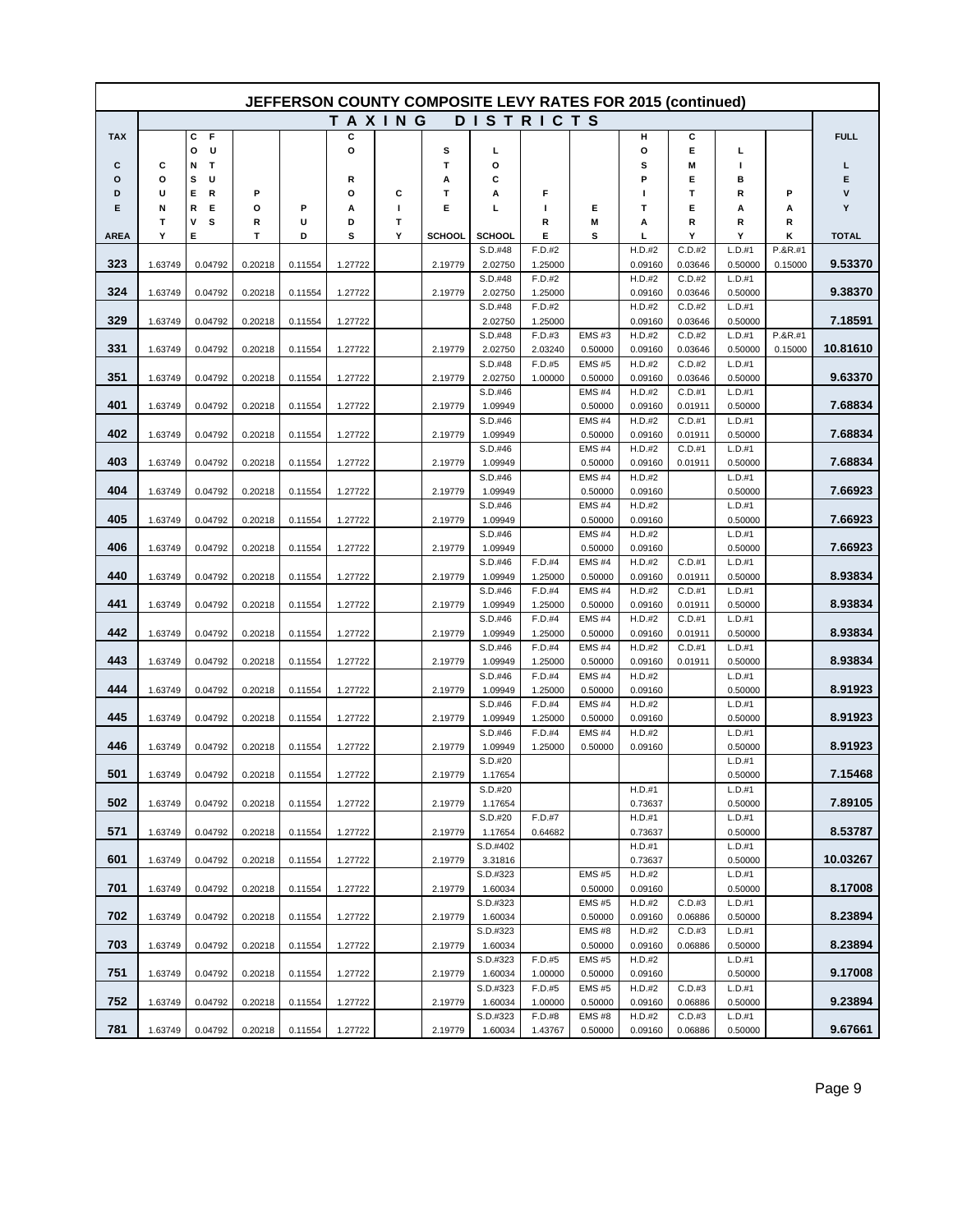|             | 2015 COMPOSITE LEVY RATES FOR REGULAR LEVIES ONLY (NON-VOTED EXCEPT E.M.S. & P.&R.#1) |                             |         |         |               |                   |         |                   |                          |                   |                   |                   |         |               |            | <b>COMBINED LEVY LIMITS</b> |                      |
|-------------|---------------------------------------------------------------------------------------|-----------------------------|---------|---------|---------------|-------------------|---------|-------------------|--------------------------|-------------------|-------------------|-------------------|---------|---------------|------------|-----------------------------|----------------------|
|             |                                                                                       |                             |         |         | <b>TAXING</b> |                   |         | <b>DISTRICTS</b>  |                          |                   |                   |                   |         |               | STAT.      | <b>CONSTITUTIONAL</b>       |                      |
| <b>TAX</b>  |                                                                                       | C F                         |         |         | С             |                   |         |                   |                          | н                 | С                 |                   |         | <b>SENIOR</b> | $5.90*$    |                             | $1\%**$              |
| C           | C                                                                                     | U<br>o<br>$\mathbf{T}$<br>Ν |         |         | o             |                   | s<br>T. |                   |                          | O<br>s            | Е<br>Μ            | г<br>J.           |         | L             | L          | R.P.<br><b>RATIO</b>        | P.P.<br><b>RATIO</b> |
| $\circ$     | O                                                                                     | s<br>U                      |         |         | R             |                   | А       |                   |                          | P                 | Е                 | в                 |         | Е             | Е          | 97.70%                      | 97.70%               |
| D           | U                                                                                     | E.<br>R                     | Р       |         | O             | C                 | т       | F                 |                          |                   | т                 | R                 | P       | $\mathsf{v}$  | ۷          |                             |                      |
| Е           | N<br>т                                                                                | R<br>E<br>۷<br>s            | o<br>R  | P<br>U  | А<br>D        | $\mathbf{I}$<br>т | Е       | $\mathbf{I}$<br>R | Е<br>М                   | т<br>А            | Е<br>R            | А<br>R            | Α<br>R  | Υ             | Y<br>LIMIT | <b>LIMIT</b>                | LIMIT                |
| <b>AREA</b> | Υ                                                                                     | Е                           | T       | D       | s             | Υ                 | LEVY    | Е                 | s                        | г                 | Y                 | Y                 | κ       | <b>TOTAL</b>  | < 5.90     | < 10.00                     | < 10.00              |
|             |                                                                                       |                             |         |         |               |                   |         |                   | <b>EMS CITY</b>          | H.D.#2            |                   |                   |         |               |            |                             |                      |
| 100         | 1.63749                                                                               | 0.04792                     | 0.20218 | 0.11554 |               | 2.95568           | 2.19779 |                   | 0.50000                  | 0.09160<br>H.D.#2 |                   | L.D.#1            |         | 7.74820       | 4.68477    | 7.25958                     | 7.25958              |
| 101         | 1.63749                                                                               | 0.04792                     | 0.20218 | 0.11554 | 1.27722       |                   | 2.19779 |                   |                          | 0.09160           |                   | 0.50000           |         | 6.06974       | 3.50631    | 5.61972                     | 5.61972              |
|             |                                                                                       |                             |         |         |               |                   |         |                   | <b>EMS #1</b>            | H.D.#2            |                   | L.D.#1            |         |               |            |                             |                      |
| 102         | 1.63749                                                                               | 0.04792                     | 0.20218 | 0.11554 | 1.27722       |                   | 2.19779 |                   | 0.50000                  | 0.09160           |                   | 0.50000           |         | 6.56974       | 3.50631    | 6.10822                     | 6.10822              |
| 103         | 1.63749                                                                               | 0.04792                     | 0.20218 | 0.11554 | 1.27722       |                   | 2.19779 |                   | <b>EMS #5</b><br>0.50000 | H.D.#2<br>0.09160 |                   | L.D.#1<br>0.50000 |         | 6.56974       | 3.50631    | 6.10822                     | 6.10822              |
|             |                                                                                       |                             |         |         |               |                   |         |                   | <b>EMS #5</b>            | H.D.#2            | C.D.#3            | L.D.#1            |         |               |            |                             |                      |
| 105         | 1.63749                                                                               | 0.04792                     | 0.20218 | 0.11554 | 1.27722       |                   | 2.19779 |                   | 0.50000                  | 0.09160           | 0.06886           | 0.50000           |         | 6.63860       | 3.57517    | 6.17550                     | 6.17550              |
| 106         | 1.63749                                                                               | 0.04792                     | 0.20218 | 0.11554 | 1.27722       |                   | 2.19779 |                   | <b>EMS#8</b><br>0.50000  | H.D.#2<br>0.09160 |                   | L.D.#1<br>0.50000 |         | 6.56974       | 3.50631    | 6.10822                     | 6.10822              |
|             |                                                                                       |                             |         |         |               |                   |         |                   | EMS#8                    | H.D.#2            | C.D.#3            | L.D.#1            |         |               |            |                             |                      |
| 107         | 1.63749                                                                               | 0.04792                     | 0.20218 | 0.11554 | 1.27722       |                   | 2.19779 |                   | 0.50000                  | 0.09160           | 0.06886           | 0.50000           |         | 6.63860       | 3.57517    | 6.17550                     | 6.17550              |
| 111         | 1.63749                                                                               | 0.04792                     | 0.20218 | 0.11554 | 1.27722       |                   | 2.19779 | F.D.#1<br>1.30755 | <b>EMS#1</b><br>0.50000  | H.D.#2<br>0.09160 |                   | L.D.#1<br>0.50000 |         | 7.87729       | 4.81386    | 7.38570                     | 7.38570              |
|             |                                                                                       |                             |         |         |               |                   |         | F.D.#5            | <b>EMS #5</b>            | H.D.#2            |                   | L.D.#1            |         |               |            |                             |                      |
| 151         | 1.63749                                                                               | 0.04792                     | 0.20218 | 0.11554 | 1.27722       |                   | 2.19779 | 1.00000           | 0.50000                  | 0.09160           |                   | 0.50000           |         | 7.56974       | 4.50631    | 7.08522                     | 7.08522              |
| 152         |                                                                                       |                             |         |         |               |                   |         | F.D.#5            | <b>EMS #5</b>            | H.D.#2            | C.D.#3            | L.D.#1            |         |               |            |                             |                      |
|             | 1.63749                                                                               | 0.04792                     | 0.20218 | 0.11554 | 1.27722       |                   | 2.19779 | 1.00000<br>F.D.#8 | 0.50000<br><b>EMS #8</b> | 0.09160<br>H.D.#2 | 0.06886<br>C.D.#3 | 0.50000<br>L.D.#1 |         | 7.63860       | 4.57517    | 7.15250                     | 7.15250              |
| 181         | 1.63749                                                                               | 0.04792                     | 0.20218 | 0.11554 | 1.27722       |                   | 2.19779 | 1.43767           | 0.50000                  | 0.09160           | 0.06886           | 0.50000           |         | 8.07627       | 5.01284    | 7.58010                     | 7.58010              |
|             |                                                                                       |                             |         |         |               |                   |         |                   |                          | H.D.#2            |                   | L.D.#1            |         |               |            |                             |                      |
| 201         | 1.63749                                                                               | 0.04792                     | 0.20218 | 0.11554 | 1.27722       |                   | 2.19779 |                   | <b>EMS#1</b>             | 0.09160<br>H.D.#2 |                   | 0.50000<br>L.D.#1 |         | 6.06974       | 3.50631    | 5.61972                     | 5.61972              |
| 202         | 1.63749                                                                               | 0.04792                     | 0.20218 | 0.11554 | 1.27722       |                   | 2.19779 |                   | 0.50000                  | 0.09160           |                   | 0.50000           |         | 6.56974       | 3.50631    | 6.10822                     | 6.10822              |
|             |                                                                                       |                             |         |         |               |                   |         |                   | <b>EMS#3</b>             | H.D.#2            |                   | L.D.#1            |         |               |            |                             |                      |
| 203         | 1.63749                                                                               | 0.04792                     | 0.20218 | 0.11554 | 1.27722       |                   | 2.19779 |                   | 0.50000                  | 0.09160<br>H.D.#2 |                   | 0.50000<br>L.D.#1 | P.&R.#1 | 6.56974       | 3.50631    | 6.10822                     | 6.10822              |
| 205         | 1.63749                                                                               | 0.04792                     | 0.20218 | 0.11554 | 1.27722       |                   | 2.19779 |                   |                          | 0.09160           |                   | 0.50000           | 0.15000 | 6.21974       | 3.65631    | 5.76627                     | 5.76627              |
|             |                                                                                       |                             |         |         |               |                   |         | F.D.#1            | <b>EMS#1</b>             | H.D.#2            |                   | L.D.#1            |         |               |            |                             |                      |
| 211         | 1.63749                                                                               | 0.04792                     | 0.20218 | 0.11554 | 1.27722       |                   | 2.19779 | 1.30755<br>F.D.#1 | 0.50000<br><b>EMS#1</b>  | 0.09160<br>H.D.#2 |                   | 0.50000<br>L.D.#1 |         | 7.87729       | 4.81386    | 7.38570                     | 7.38570              |
| 219         | 1.63749                                                                               | 0.04792                     | 0.20218 | 0.11554 | 1.27722       |                   |         | 1.30755           | 0.50000                  | 0.09160           |                   | 0.50000           |         | 5.67950       | 4.81386    | 5.23846                     | 5.23846              |
|             |                                                                                       |                             |         |         |               |                   |         | F.D.#2            |                          | H.D.#2            |                   | L.D.#1            |         |               |            |                             |                      |
| 221         | 1.63749                                                                               | 0.04792                     | 0.20218 | 0.11554 | 1.27722       |                   | 2.19779 | 1.25000<br>F.D.#2 |                          | 0.09160<br>H.D.#2 |                   | 0.50000<br>L.D.#1 | P.&R.#1 | 7.31974       | 4.75631    | 6.84097                     | 6.84097              |
| 222         | 1.63749                                                                               | 0.04792                     | 0.20218 | 0.11554 | 1.27722       |                   | 2.19779 | 1.25000           |                          | 0.09160           |                   | 0.50000           | 0.15000 | 7.46974       | 4.90631    | 6.98752                     | 6.98752              |
|             |                                                                                       |                             |         |         |               |                   |         | F.D.#3            | <b>EMS#3</b>             | H.D.#2            |                   | L.D.#1            |         |               |            |                             |                      |
| 231         | 1.63749                                                                               | 0.04792                     | 0.20218 | 0.11554 | 1.27722       |                   | 2.19779 | 1.50000<br>F.D.#3 | 0.50000<br><b>EMS#3</b>  | 0.09160<br>H.D.#2 |                   | 0.50000<br>L.D.#1 |         | 8.06974       | 5.00631    | 7.57372                     | 7.57372              |
| 232         | 1.63749                                                                               | 0.04792                     | 0.20218 | 0.11554 | 1.27722       |                   | 2.19779 | 1.50000           | 0.50000                  | 0.09160           |                   | 0.50000           |         | 8.06974       | 5.00631    | 7.57372                     | 7.57372              |
|             |                                                                                       |                             |         |         |               |                   |         |                   |                          | H.D.#2            | C.D.#2            | L.D.#1            |         |               |            |                             |                      |
| 301         | 1.63749                                                                               | 0.04792                     | 0.20218 | 0.11554 | 1.27722       |                   | 2.19779 |                   |                          | 0.09160<br>H.D.#2 | 0.03646<br>C.D.#2 | 0.50000<br>L.D.#1 | P.&R.#1 | 6.10620       | 3.54277    | 5.65534                     | 5.65534              |
| 302         | 1.63749                                                                               | 0.04792                     | 0.20218 | 0.11554 | 1.27722       |                   | 2.19779 |                   |                          | 0.09160           | 0.03646           | 0.50000           | 0.15000 | 6.25620       | 3.69277    | 5.80189                     | 5.80189              |
|             |                                                                                       |                             |         |         |               |                   |         |                   |                          | H.D.#2            | C.D.#2            | L.D.#1            |         |               |            |                             |                      |
| 303         | 1.63749                                                                               | 0.04792                     | 0.20218 | 0.11554 | 1.27722       |                   | 2.19779 |                   |                          | 0.09160<br>H.D.#2 | 0.03646<br>C.D.#2 | 0.50000<br>L.D.#1 |         | 6.10620       | 3.54277    | 5.65534                     | 5.65534              |
| 304         | 1.63749                                                                               | 0.04792                     | 0.20218 | 0.11554 | 1.27722       |                   | 2.19779 |                   |                          | 0.09160           | 0.03646           | 0.50000           |         | 6.10620       | 3.54277    | 5.65534                     | 5.65534              |
|             |                                                                                       |                             |         |         |               |                   |         |                   | <b>EMS #5</b>            | H.D.#2            | C.D.#2            | L.D.#1            |         |               |            |                             |                      |
| 305         | 1.63749                                                                               | 0.04792                     | 0.20218 | 0.11554 | 1.27722       |                   | 2.19779 |                   | 0.50000                  | 0.09160           | 0.03646           | 0.50000           | P.&R.#1 | 6.60620       | 3.54277    | 6.14384                     | 6.14384              |
| 306         | 1.63749                                                                               | 0.04792                     | 0.20218 | 0.11554 | 1.27722       |                   | 2.19779 |                   | <b>EMS#3</b><br>0.50000  | H.D.#2<br>0.09160 | C.D.#2<br>0.03646 | L.D.#1<br>0.50000 | 0.15000 | 6.75620       | 3.69277    | 6.29039                     | 6.29039              |
|             |                                                                                       |                             |         |         |               |                   |         |                   |                          | H.D.#2            | C.D.#2            | L.D.#1            |         |               |            |                             |                      |
| 307         | 1.63749                                                                               | 0.04792                     | 0.20218 | 0.11554 | 1.27722       |                   | 2.19779 |                   |                          | 0.09160           | 0.03646           | 0.50000           |         | 6.10620       | 3.54277    | 5.65534                     | 5.65534              |
| 320         | 1.63749                                                                               | 0.04792                     | 0.20218 | 0.11554 | 1.27722       |                   | 2.19779 | F.D.#2<br>1.25000 |                          | H.D.#2<br>0.09160 | C.D.#2<br>0.03646 | L.D.#1<br>0.50000 |         | 7.35620       | 4.79277    | 6.87659                     | 6.87659              |
|             |                                                                                       |                             |         |         |               |                   |         | F.D.#2            |                          | H.D.#2            | C.D.#2            | L.D.#1            |         |               |            |                             |                      |
| 321         | 1.63749                                                                               | 0.04792                     | 0.20218 | 0.11554 | 1.27722       |                   | 2.19779 | 1.25000           |                          | 0.09160           | 0.03646           | 0.50000           |         | 7.35620       | 4.79277    | 6.87659                     | 6.87659              |

\*\* 1% LIMIT DOES NOT INCLUDE PORT, P.U.D.. \* 5.90 LIMIT DOES NOT INCLUDE PORT, P.U.D., STATE SCHOOLS, E.M.S.or CONSERVATION FUTURES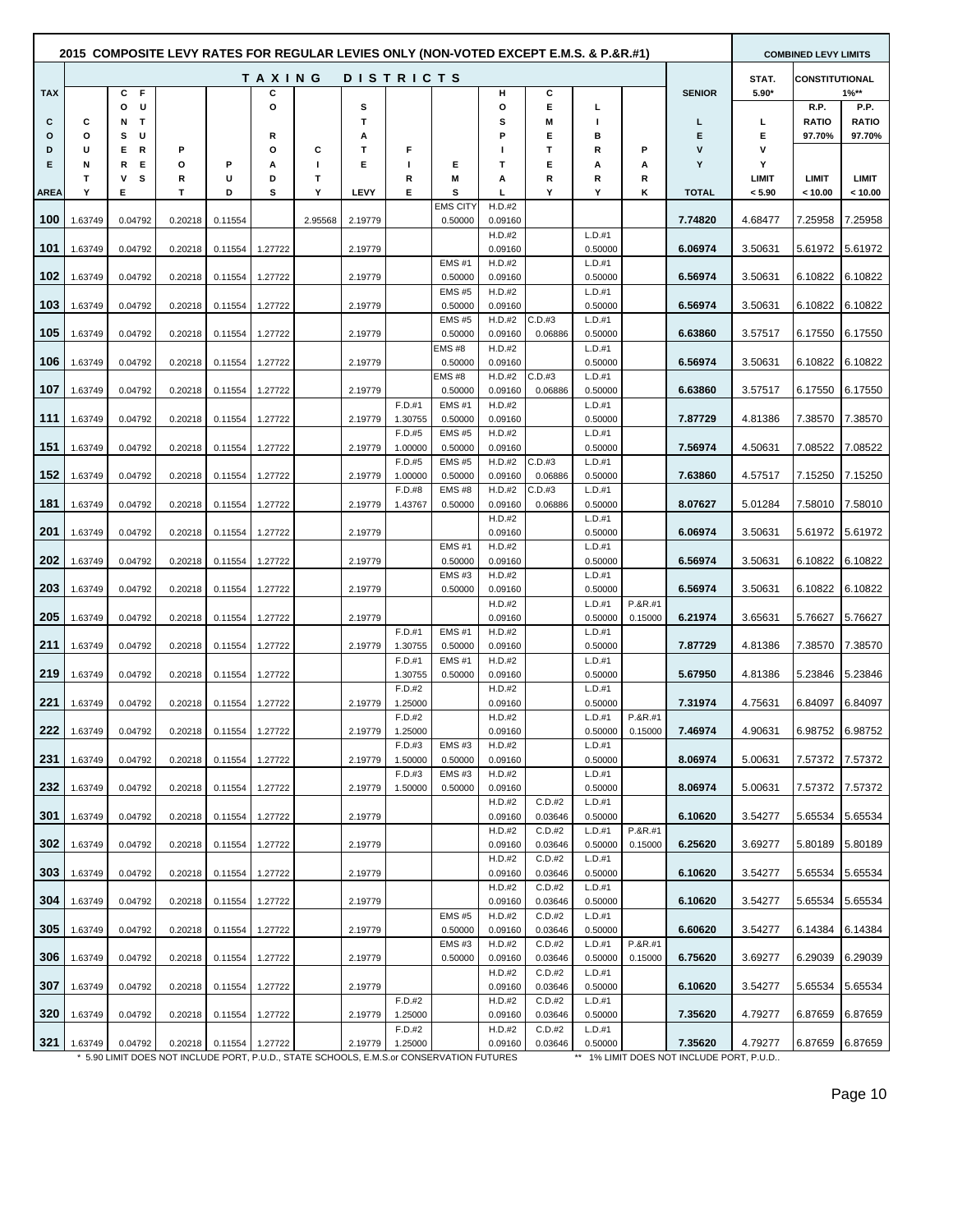|             |         |                  |         |         |         |              |               |                   |                              |                   |                   |                   |           | (composite LEVY RATES FOR REGULAR LEVIES ONLY (NON-VOTED EXCEPT E.M.S. & P.&R.#1) (continued) |                 |                         |                      |
|-------------|---------|------------------|---------|---------|---------|--------------|---------------|-------------------|------------------------------|-------------------|-------------------|-------------------|-----------|-----------------------------------------------------------------------------------------------|-----------------|-------------------------|----------------------|
|             |         |                  |         |         | TAXING  |              |               | <b>DISTRICTS</b>  |                              |                   |                   |                   |           |                                                                                               | STAT.           | <b>CONSTITUTIONAL</b>   |                      |
| <b>TAX</b>  |         | С<br>F           |         |         | С       |              |               |                   |                              | н                 | С                 |                   |           | <b>SENIOR</b>                                                                                 | 5.90*           |                         | $1\%**$              |
| С           | С       | U<br>o<br>T<br>N |         |         | $\circ$ |              | s<br>т        |                   |                              | o<br>s            | Е<br>Μ            | г<br>I.           |           | г                                                                                             | L               | R.P.<br><b>RATIO</b>    | P.P.<br><b>RATIO</b> |
| o           | $\circ$ | U<br>s           |         |         | R       |              | А             |                   |                              | P                 | Е                 | в                 |           | Е                                                                                             | E               | 97.70%                  | 97.70%               |
| D           | U       | R<br>Е           | P       |         | o       | С            | т             | F                 |                              |                   | т                 | R                 | P         | v                                                                                             | v               |                         |                      |
| Е           | N       | Е<br>R           | O       | Р       | А       | $\mathbf{I}$ | Е             | ш                 | Е                            | т                 | Е                 | А                 | А         | Y                                                                                             | Υ               |                         |                      |
| <b>AREA</b> | Т<br>Y  | s<br>ν<br>Е      | R<br>Т  | U<br>D  | D<br>s  | т<br>Y       | <b>SCHOOL</b> | R<br>Е            | М<br>s                       | А<br>г            | R<br>Υ            | R<br>Y            | R<br>K    | <b>TOTAL</b>                                                                                  | LIMIT<br>< 5.90 | <b>LIMIT</b><br>< 10.00 | LIMIT<br>< 10.00     |
|             |         |                  |         |         |         |              |               | F.D.#2            |                              | H.D.#2            | C.D.#2            | L.D.#1            | P.&R.#1   |                                                                                               |                 |                         |                      |
| 323         | 1.63749 | 0.04792          | 0.20218 | 0.11554 | 1.27722 |              | 2.19779       | 1.25000           |                              | 0.09160           | 0.03646           | 0.50000           | 0.15000   | 7.50620                                                                                       | 4.94277         | 7.02314                 | 7.02314              |
| 324         |         |                  |         |         | 1.27722 |              | 2.19779       | F.D.#2            |                              | H.D.#2            | C.D.#2            | L.D.#1            |           | 7.35620                                                                                       | 4.79277         |                         |                      |
|             | 1.63749 | 0.04792          | 0.20218 | 0.11554 |         |              |               | 1.25000<br>F.D.#2 |                              | 0.09160<br>H.D.#2 | 0.03646<br>C.D.#2 | 0.50000<br>L.D.#1 |           |                                                                                               |                 | 6.87659                 | 6.87659              |
| 329         | 1.63749 | 0.04792          | 0.20218 | 0.11554 | 1.27722 |              |               | 1.25000           |                              | 0.09160           | 0.03646           | 0.50000           |           | 5.15841                                                                                       | 4.79277         | 4.72935                 | 4.72935              |
|             |         |                  |         |         |         |              |               | F.D.#3            | <b>EMS#3</b>                 | H.D.#2            | C.D.#2            | L.D.#1            | $P.8R.+1$ |                                                                                               |                 |                         |                      |
| 331         | 1.63749 | 0.04792          | 0.20218 | 0.11554 | 1.27722 |              | 2.19779       | 1.50000<br>F.D.#5 | 0.50000<br><b>EMS #5</b>     | 0.09160<br>H.D.#2 | 0.03646<br>C.D.#2 | 0.50000<br>L.D.#1 | 0.15000   | 8.25620                                                                                       | 5.19277         | 7.75589                 | 7.75589              |
| 351         | 1.63749 | 0.04792          | 0.20218 | 0.11554 | 1.27722 |              | 2.19779       | 1.00000           | 0.50000                      | 0.09160           | 0.03646           | 0.50000           |           | 7.60620                                                                                       | 4.54277         | 7.12084                 | 7.12084              |
|             |         |                  |         |         |         |              |               |                   | <b>EMS #4</b>                | H.D.#2            | C.D.#1            | L.D.#1            |           |                                                                                               |                 |                         |                      |
| 401         | 1.63749 | 0.04792          | 0.20218 | 0.11554 | 1.27722 |              | 2.19779       |                   | 0.50000                      | 0.09160           | 0.01911           | 0.50000           |           | 6.58885                                                                                       | 3.52542         | 6.12689                 | 6.12689              |
| 402         | 1.63749 | 0.04792          | 0.20218 | 0.11554 | 1.27722 |              | 2.19779       |                   | <b>EMS #4</b><br>0.50000     | H.D.#2<br>0.09160 | C.D.#1<br>0.01911 | L.D.#1<br>0.50000 |           | 6.58885                                                                                       | 3.52542         | 6.12689                 | 6.12689              |
|             |         |                  |         |         |         |              |               |                   | <b>EMS#4</b>                 | H.D.#2            | C.D.#1            | L.D.#1            |           |                                                                                               |                 |                         |                      |
| 403         | 1.63749 | 0.04792          | 0.20218 | 0.11554 | 1.27722 |              | 2.19779       |                   | 0.50000                      | 0.09160           | 0.01911           | 0.50000           |           | 6.58885                                                                                       | 3.52542         | 6.12689                 | 6.12689              |
| 404         |         | 0.04792          | 0.20218 |         |         |              |               |                   | EMS <sub>#4</sub><br>0.50000 | H.D.#2<br>0.09160 |                   | L.D.#1<br>0.50000 |           | 6.56974                                                                                       | 3.50631         | 6.10822                 | 6.10822              |
|             | 1.63749 |                  |         | 0.11554 | 1.27722 |              | 2.19779       |                   | <b>EMS#4</b>                 | H.D.#2            |                   | L.D.#1            |           |                                                                                               |                 |                         |                      |
| 405         | 1.63749 | 0.04792          | 0.20218 | 0.11554 | 1.27722 |              | 2.19779       |                   | 0.50000                      | 0.09160           |                   | 0.50000           |           | 6.56974                                                                                       | 3.50631         | 6.10822                 | 6.10822              |
|             |         |                  |         |         |         |              |               |                   | <b>EMS #4</b>                | H.D.#2            |                   | L.D.#1            |           |                                                                                               |                 |                         |                      |
| 406         | 1.63749 | 0.04792          | 0.20218 | 0.11554 | 1.27722 |              | 2.19779       | F.D.#4            | 0.50000<br><b>EMS #4</b>     | 0.09160<br>H.D.#2 | C.D.#1            | 0.50000<br>L.D.#1 |           | 6.56974                                                                                       | 3.50631         | 6.10822                 | 6.10822              |
| 440         | 1.63749 | 0.04792          | 0.20218 | 0.11554 | 1.27722 |              | 2.19779       | 1.25000           | 0.50000                      | 0.09160           | 0.01911           | 0.50000           |           | 7.83885                                                                                       | 4.77542         | 7.34814                 | 7.34814              |
|             |         |                  |         |         |         |              |               | F.D.#4            | <b>EMS #4</b>                | H.D.#2            | C.D.#1            | L.D.#1            |           |                                                                                               |                 |                         |                      |
| 441         | 1.63749 | 0.04792          | 0.20218 | 0.11554 | 1.27722 |              | 2.19779       | 1.25000           | 0.50000                      | 0.09160           | 0.01911           | 0.50000           |           | 7.83885                                                                                       | 4.77542         | 7.34814                 | 7.34814              |
| 442         | 1.63749 | 0.04792          | 0.20218 | 0.11554 | 1.27722 |              | 2.19779       | F.D.#4<br>1.25000 | <b>EMS#4</b><br>0.50000      | H.D.#2<br>0.09160 | C.D.#1<br>0.01911 | L.D.#1<br>0.50000 |           | 7.83885                                                                                       | 4.77542         | 7.34814                 | 7.34814              |
|             |         |                  |         |         |         |              |               | F.D.#4            | <b>EMS #4</b>                | H.D.#2            | C.D.#1            | L.D.#1            |           |                                                                                               |                 |                         |                      |
| 443         | 1.63749 | 0.04792          | 0.20218 | 0.11554 | 1.27722 |              | 2.19779       | 1.25000           | 0.50000                      | 0.09160           | 0.01911           | 0.50000           |           | 7.83885                                                                                       | 4.77542         | 7.34814                 | 7.34814              |
| 444         | 1.63749 | 0.04792          | 0.20218 | 0.11554 | 1.27722 |              | 2.19779       | F.D.#4<br>1.25000 | <b>EMS #4</b><br>0.50000     | H.D.#2<br>0.09160 |                   | L.D.#1<br>0.50000 |           | 7.81974                                                                                       | 4.75631         | 7.32947                 | 7.32947              |
|             |         |                  |         |         |         |              |               | F.D.#4            | <b>EMS #4</b>                | H.D.#2            |                   | L.D.#1            |           |                                                                                               |                 |                         |                      |
| 445         | 1.63749 | 0.04792          | 0.20218 | 0.11554 | 1.27722 |              | 2.19779       | 1.25000           | 0.50000                      | 0.09160           |                   | 0.50000           |           | 7.81974                                                                                       | 4.75631         | 7.32947                 | 7.32947              |
| 446         |         |                  |         |         |         |              |               | F.D.#4            | <b>EMS #4</b>                | H.D.#2            |                   | L.D.#1            |           | 7.81974                                                                                       | 4.75631         | 7.32947                 | 7.32947              |
|             | 1.63749 | 0.04792          | 0.20218 | 0.11554 | 1.27722 |              | 2.19779       | 1.25000           | 0.50000                      | 0.09160           |                   | 0.50000<br>L.D.#1 |           |                                                                                               |                 |                         |                      |
| 501         | 1.63749 | 0.04792          | 0.20218 | 0.11554 | 1.27722 |              | 2.19779       |                   |                              |                   |                   | 0.50000           |           | 5.97814                                                                                       | 3.41471         | 5.53023                 | 5.53023              |
|             |         |                  |         |         |         |              |               |                   |                              | H.D.#1            |                   | L.D.#1            |           |                                                                                               |                 |                         |                      |
| 502         | 1.63749 | 0.04792          | 0.20218 | 0.11554 | 1.27722 |              | 2.19779       | F.D.#7            |                              | 0.73637<br>H.D.#1 |                   | 0.50000<br>L.D.#1 |           | 6.71451                                                                                       | 4.15108         | 6.24966                 | 6.24966              |
| 571         | 1.63749 | 0.04792          | 0.20218 | 0.11554 | 1.27722 |              | 2.19779       | 0.64682           |                              | 0.73637           |                   | 0.50000           |           | 7.36133                                                                                       | 4.79790         | 6.88161                 | 6.88161              |
|             |         |                  |         |         |         |              |               |                   |                              | H.D.#1            |                   | L.D.#1            |           |                                                                                               |                 |                         |                      |
| 601         | 1.63749 | 0.04792          | 0.20218 | 0.11554 | 1.27722 |              | 2.19779       |                   | <b>EMS #5</b>                | 0.73637<br>H.D.#2 |                   | 0.50000<br>L.D.#1 |           | 6.71451                                                                                       | 4.15108         | 6.24966                 | 6.24966              |
| 701         | 1.63749 | 0.04792          | 0.20218 | 0.11554 | 1.27722 |              | 2.19779       |                   | 0.50000                      | 0.09160           |                   | 0.50000           |           | 6.56974                                                                                       | 3.50631         | 6.10822                 | 6.10822              |
|             |         |                  |         |         |         |              |               |                   | <b>EMS#5</b>                 | H.D.#2            | C.D.#3            | L.D.#1            |           |                                                                                               |                 |                         |                      |
| 702         | 1.63749 | 0.04792          | 0.20218 | 0.11554 | 1.27722 |              | 2.19779       |                   | 0.50000                      | 0.09160           | 0.06886           | 0.50000           |           | 6.63860                                                                                       | 3.57517         | 6.17550                 | 6.17550              |
| 703         | 1.63749 | 0.04792          | 0.20218 | 0.11554 | 1.27722 |              | 2.19779       |                   | <b>EMS#8</b><br>0.50000      | H.D.#2<br>0.09160 | C.D.#3<br>0.06886 | L.D.#1<br>0.50000 |           | 6.63860                                                                                       | 3.57517         | 6.17550                 | 6.17550              |
|             |         |                  |         |         |         |              |               | F.D.#5            | <b>EMS#5</b>                 | H.D.#2            |                   | L.D.#1            |           |                                                                                               |                 |                         |                      |
| 751         | 1.63749 | 0.04792          | 0.20218 | 0.11554 | 1.27722 |              | 2.19779       | 1.00000           | 0.50000                      | 0.09160           |                   | 0.50000           |           | 7.56974                                                                                       | 4.50631         | 7.08522                 | 7.08522              |
|             |         |                  |         |         |         |              |               | F.D.#5            | <b>EMS#5</b>                 | H.D.#2            | C.D.#3            | L.D.#1            |           |                                                                                               |                 |                         |                      |
| 752         | 1.63749 | 0.04792          | 0.20218 | 0.11554 | 1.27722 |              | 2.19779       | 1.00000<br>F.D.#8 | 0.50000<br><b>EMS #8</b>     | 0.09160<br>H.D.#2 | 0.06886<br>C.D.#3 | 0.50000<br>L.D.#1 |           | 7.63860                                                                                       | 4.57517         | 7.15250                 | 7.15250              |
| 781         | 1.63749 | 0.04792          | 0.20218 | 0.11554 | 1.27722 |              | 2.19779       | 1.43767           | 0.50000                      | 0.09160           | 0.06886           | 0.50000           |           | 8.07627                                                                                       | 5.01284         |                         | 7.58010 7.58010      |

\* 5.90 LIMIT DOES NOT INCLUDE PORT, P.U.D., STATE SCHOOLS, E.M.S.or CONSERVATION FUTURES \*\* 1% LIMIT DOES NOT INCLUDE PORT, P.U.D..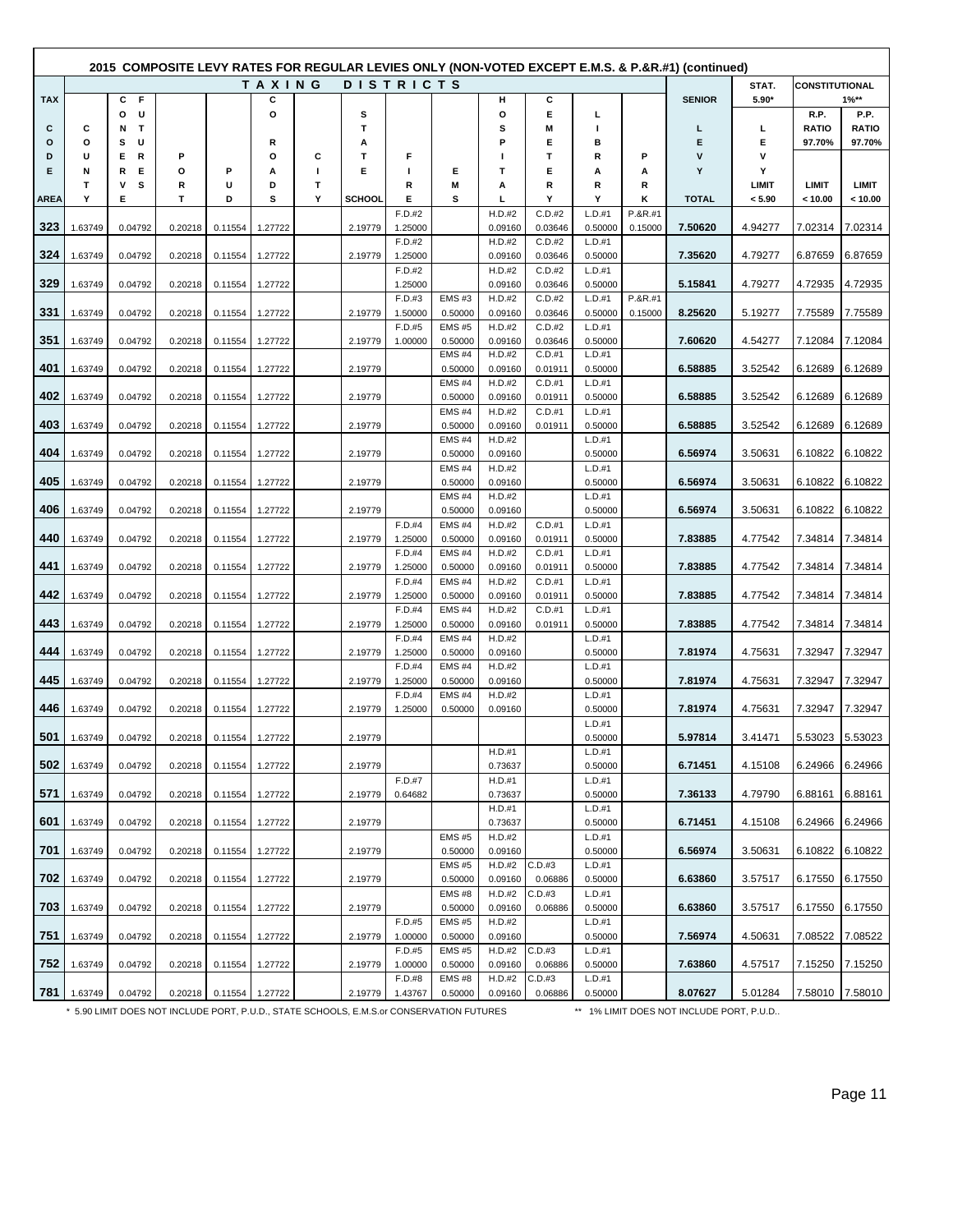| <b>TAXING</b>   | <b>REAL/PERSONAL</b> | <b>TIMBER</b> | $\mathbf{ATE}$<br>LEV<br>RA | $T A \Lambda$<br>M         | <b>OUNT</b>   |
|-----------------|----------------------|---------------|-----------------------------|----------------------------|---------------|
| <b>DISTRICT</b> | <b>PROPERTY A.V.</b> | A.V.          | (1000)                      | <b>REAL &amp; PERSONAL</b> | <b>TIMBER</b> |

#### **STATE LEVY (SCHOOL):**

4,586,148,600 2.19779 \$10,079,378.00

#### **COUNTY:**

| <b>Current Expense</b>   | 4,587,247,864 |                       | 1.60950 | \$7,383,187.10 |              |
|--------------------------|---------------|-----------------------|---------|----------------|--------------|
|                          |               | 235,462,081           |         |                | \$378,976.82 |
| Mental Health            | 4,587,247,864 |                       | 0.00929 | \$42,614.25    |              |
|                          |               | 235,462,081           |         |                | \$2,187.38   |
| Development Disabilities | 4,587,247,864 |                       | 0.00929 | \$42,614.25    |              |
|                          |               | 235,462,081           |         |                | \$2,187.38   |
| Veteran's Relief         | 4,587,247,864 |                       | 0.00941 | \$43,150.58    |              |
|                          |               | 235,462,081           |         |                | \$2,214.91   |
|                          |               | <b>COUNTY TOTAL =</b> | 1.63749 | \$7,511,566.18 | \$385,566.49 |

#### **COUNTY:**

| <b>Conservation Futures</b> | 4.587.247.864 |             | 0.04792 | 0.1000012<br>ч<br>0219.020.42 |                                         |
|-----------------------------|---------------|-------------|---------|-------------------------------|-----------------------------------------|
|                             |               | 235,462,081 |         |                               | $\overline{\phantom{0}}$<br>\$11,283.73 |

#### **JEFFERSON COUNTY ROADS:**

| General   | 3,287,866,796 |                   | .05823  | \$3,479,333.86 |              |
|-----------|---------------|-------------------|---------|----------------|--------------|
|           |               | 235,462,081       |         |                | \$249,174.08 |
| Diversion | 3,287,866,796 |                   | 0.21899 | \$720,000.00   |              |
|           |               | 235,462,081       |         |                | \$51,563.13  |
|           |               | $CO$ ROAD TOTAL = | 1.27722 | \$4,199,333.86 | \$300,737.21 |

#### **CITY OF PORT TOWNSEND:**

| General          | 1,299,381,068 |                | 1.66940 | \$2,169,187.39 |        |
|------------------|---------------|----------------|---------|----------------|--------|
|                  |               |                |         |                | \$0.00 |
| Library LID Lift | 1,299,381,068 |                | 0.77421 | \$1,006,000.00 |        |
|                  |               |                |         |                | \$0.00 |
| Fire LID Lift    | 1,299,381,068 |                | 0.51206 | \$665,366.06   |        |
|                  |               |                |         |                | \$0.00 |
|                  |               | CITY TOTAL $=$ | 2.95568 | \$3,840,553.45 | \$0.00 |

#### **PORT OF PORT TOWNSEND:**

| General | ,587,247,864<br>24. I OC. |             | 0.20218 | \$927,4<br>$469.5^{\circ}$<br>᠇᠀ <i>᠃</i> |                                       |
|---------|---------------------------|-------------|---------|-------------------------------------------|---------------------------------------|
|         |                           | 235,462,081 |         |                                           | $^{\wedge}$ 4 $\Box$<br>4.606.7<br>54 |

#### **P.U.D. NO. 1:**

| General<br>. | ,247,864<br>507<br>.381.24' |             | $\sim$ $\sim$ $\sim$<br>$0.1133 -$ | \$530,000.00 |            |
|--------------|-----------------------------|-------------|------------------------------------|--------------|------------|
|              |                             | 235,462,081 |                                    |              | \$27,204.7 |

#### **LIBRARY DISTRICT #1:**

| General | 1,866,796<br>1287<br>، ب |             | 0.50000 | \$1,643,933.40 |                                                        |
|---------|--------------------------|-------------|---------|----------------|--------------------------------------------------------|
|         |                          | 235,462,081 |         |                | $\overline{a}$<br>$-2$<br>$\mathbf{U}$<br>J.U.<br>, 77 |

#### **HOSPITAL DISTRICTS:**

| <b>HOSPITAL DISTRICT #1:</b> |                              |             |         |              |             |  |  |  |  |
|------------------------------|------------------------------|-------------|---------|--------------|-------------|--|--|--|--|
| General                      | 30,372,562                   |             | 0.73637 | \$22,365.45  |             |  |  |  |  |
|                              |                              | 129,402,376 |         |              | \$95,288.06 |  |  |  |  |
|                              | <b>HOSPITAL DISTRICT #2:</b> |             |         |              |             |  |  |  |  |
| General                      | 4,556,651,121                |             | 0.03473 | \$158,236.61 |             |  |  |  |  |
|                              |                              | 83,960,741  |         |              | \$2,915.66  |  |  |  |  |
| Admin. Bond                  | 4,556,651,121                |             | 0.05687 | \$259,150.00 |             |  |  |  |  |
|                              |                              | 83,960,741  |         |              | \$4,775.09  |  |  |  |  |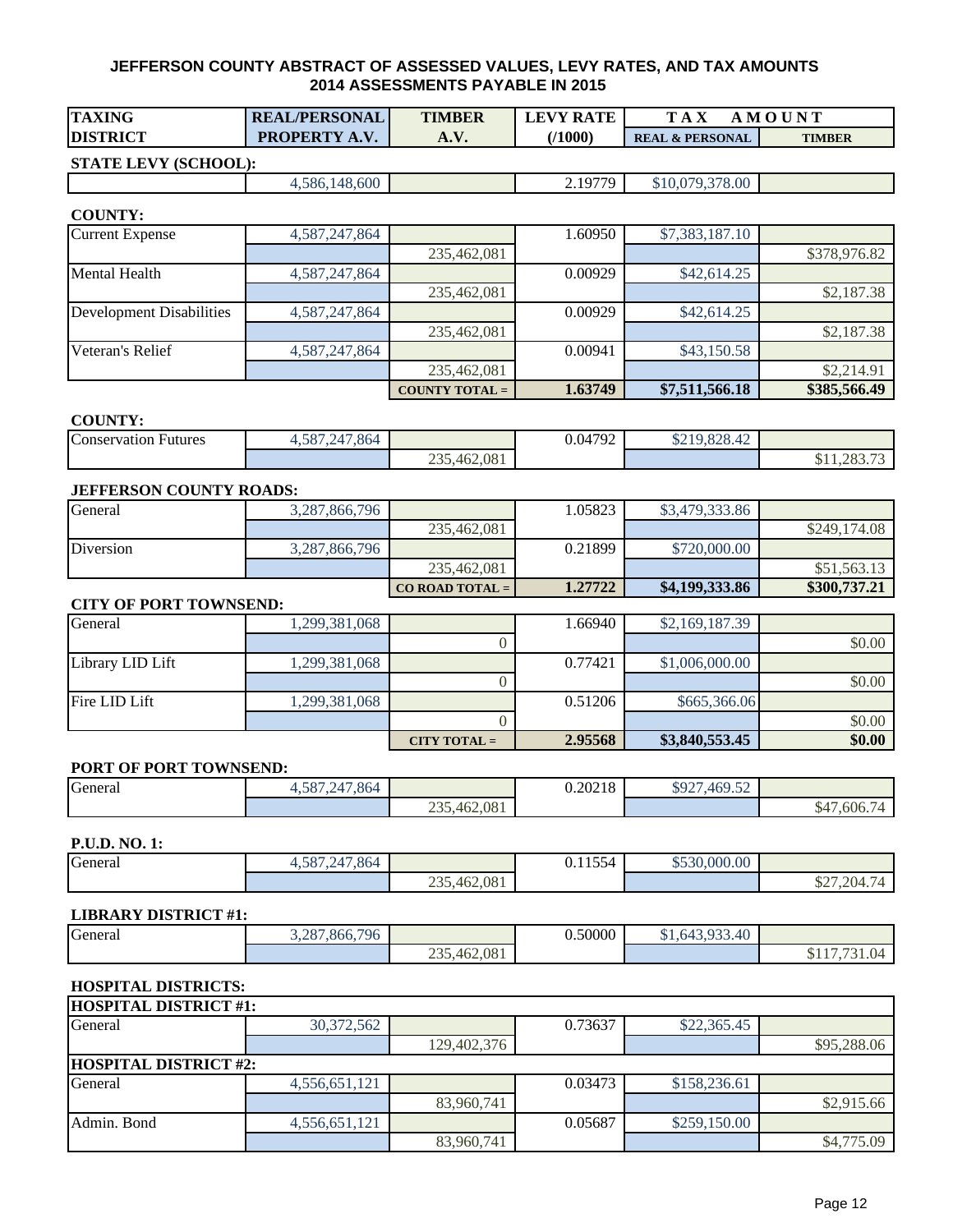| <b>TAXING</b>                               | <b>REAL/PERSONAL</b>                             | <b>TIMBER</b> | <b>LEVY RATE</b> | <b>TAX</b>                 | <b>AMOUNT</b> |
|---------------------------------------------|--------------------------------------------------|---------------|------------------|----------------------------|---------------|
| <b>DISTRICT</b>                             | PROPERTY A.V.                                    | $A.V.*$       | (1000)           | <b>REAL &amp; PERSONAL</b> | <b>TIMBER</b> |
|                                             |                                                  |               |                  |                            |               |
| <b>LOCAL SCHOOLS:</b>                       |                                                  |               |                  |                            |               |
|                                             | <b>SCHOOL DISTRICT #20 (Queets-Clearwater):</b>  |               |                  |                            |               |
| M & O                                       | 11,541,023                                       |               | 1.17654          | \$13,578.44                |               |
|                                             |                                                  | 52,323,193    |                  |                            | \$61,560.18   |
| <b>SCHOOL DISTRICT #46 (Brinnon):</b>       |                                                  |               |                  |                            |               |
| M & O                                       | 259,440,775                                      |               | 1.09949          | \$285,251.34               |               |
|                                             |                                                  | 13,575,519    |                  |                            | \$14,926.08   |
|                                             |                                                  |               |                  |                            |               |
| <b>SCHOOL DISTRICT #48 (Quilcene):</b>      |                                                  |               |                  |                            |               |
| 1998 Bond                                   | 325,906,811                                      |               | 0.47955          | \$156,289.26               |               |
|                                             |                                                  | 28,590,717    |                  |                            | \$13,710.74   |
| M & O                                       | 325,906,811                                      |               | 1.54794          | \$504,485.33               |               |
|                                             |                                                  | 14,295,358    |                  |                            | \$22,128.41   |
| <b>SCHOOL DISTRICT #49 (Chimacum):</b>      |                                                  |               |                  |                            |               |
| 2012 Capital Project                        | 1,701,559,777                                    |               | 0.76974          | \$1,309,762.66             |               |
|                                             |                                                  | 19,795,379    |                  |                            | \$15,237.34   |
| M & O                                       | 1,701,559,777                                    |               | 1.60068          | \$2,723,652.75             |               |
|                                             |                                                  | 9,897,690     |                  |                            | \$15,843.03   |
| <b>SCHOOL DISTRICT #50 (Port Townsend):</b> |                                                  |               |                  |                            |               |
| 2012 Capital Project                        | 2,141,105,626                                    |               | 0.54974          | \$1,177,056.42             |               |
|                                             |                                                  | 8,083,027     |                  |                            | \$4,443.58    |
| M & O                                       | 2,141,105,626                                    |               | 1.56082          | \$3,341,888.07             |               |
|                                             |                                                  | 4,041,513     |                  |                            | \$6,308.09    |
|                                             |                                                  |               |                  |                            |               |
| SCHOOL DISTRICT #323 (Sequim):              |                                                  |               |                  |                            |               |
| M & O                                       | 53,022,881                                       |               | 1.60034          | \$84,854.76                |               |
|                                             |                                                  | 233,324       |                  |                            | \$373.40      |
|                                             | <b>SCHOOL DISTRICT #402 (Quillayute Valley):</b> |               |                  |                            |               |
| 1998 & 2009 Bond                            | 18,960,030                                       |               | 1.97445          | \$37,435.56                |               |
|                                             |                                                  | 46,854,799    |                  |                            | \$92,512.28   |
| M & O                                       | 18,960,030                                       |               | 1.34371          | \$25,476.87                |               |
|                                             |                                                  | 23,427,399    |                  |                            | \$31,479.74   |

\* For school M & O levies, only 1/2 of the bond timber A.V. is used.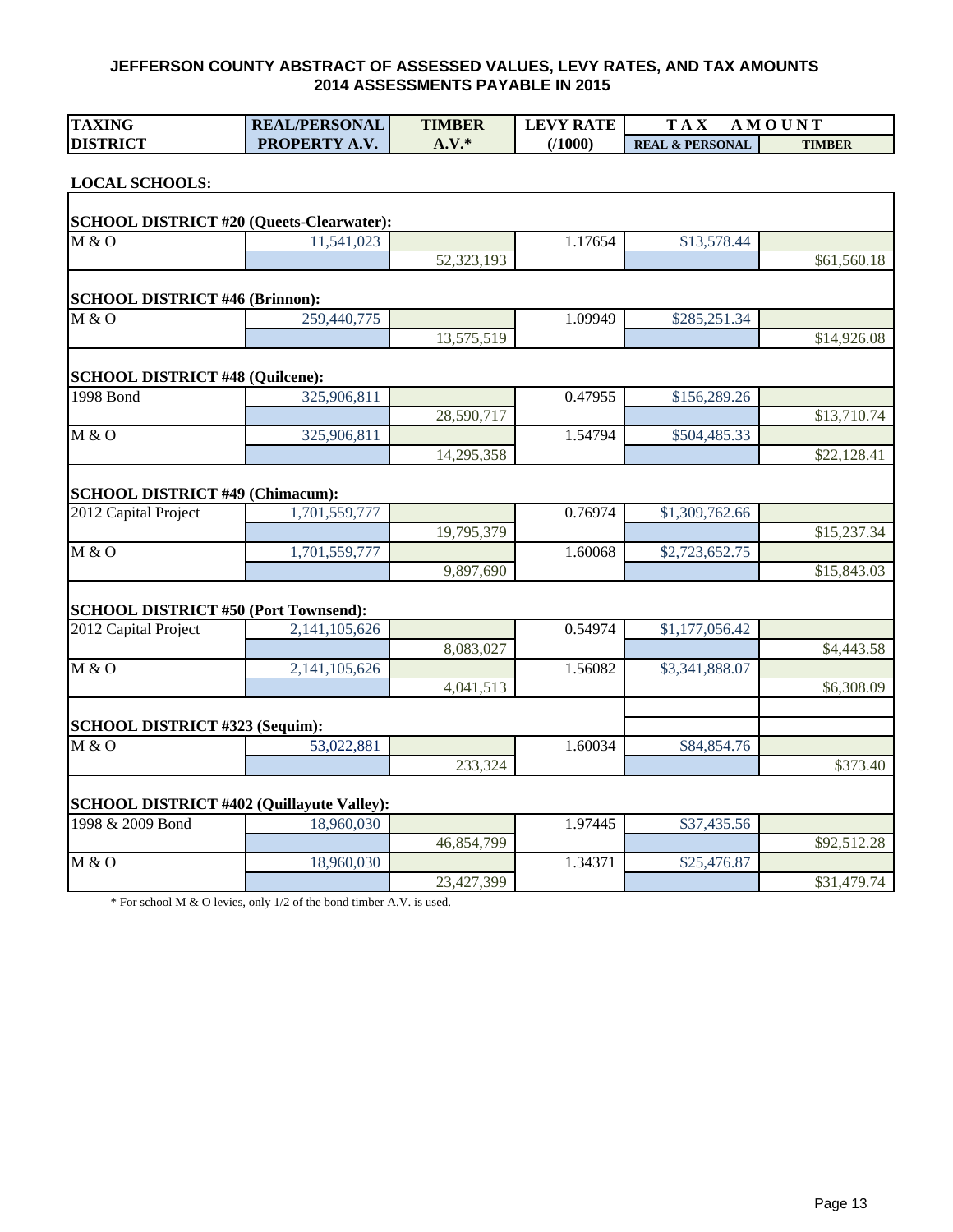| <b>TAXING</b>   | <b>REAL/PERSONAL</b> | <b>TIMBER</b> | <b>LEVY RATE</b> | $T A_A$                    | . M O U N T   |
|-----------------|----------------------|---------------|------------------|----------------------------|---------------|
| <b>DISTRICT</b> | <b>PROPERTY A.V.</b> | A.V           | 71000)           | <b>REAL &amp; PERSONAL</b> | <b>TIMBER</b> |

**FIRE DISTRICTS:**

| <b>FIRE DISTRICT #1:</b>                   |               |            |         |                |             |
|--------------------------------------------|---------------|------------|---------|----------------|-------------|
| <b>General:</b><br>Chimacum                | 1,506,072,410 |            | 1.30755 | \$1,969,270.78 |             |
| Kala Point Cape George                     |               | 1,852,858  |         |                | \$2,422.71  |
| <b>FIRE DISTRICT #2:</b>                   |               |            |         |                |             |
| <b>General:</b>                            | 335,631,766   |            | 1.25000 | \$419,539.71   |             |
| Quilcene                                   |               | 9,367,354  |         |                | \$11,709.19 |
| <b>FIRE DISTRICT #3:</b>                   |               |            |         |                |             |
| <b>General:</b>                            | 970,668,635   |            | 1.50000 | \$1,456,002.95 |             |
| Port Ludlow<br>Shine                       |               | 3,483,672  |         |                | \$5,225.51  |
| <b>FIRE DISTRICT #3:</b>                   |               |            |         |                |             |
| <b>M &amp; O:</b>                          | 963,556,568   |            | 0.53240 | \$513,000.00   |             |
| Port Ludlow<br>Shine                       |               | 3,483,672  |         |                | \$1,854.72  |
| <b>FIRE DISTRICT #4:</b>                   |               |            |         |                |             |
| <b>General:</b>                            | 261,959,071   |            | 1.25000 | \$327,448.84   |             |
| <b>Brinnon</b>                             |               | 22,794,917 |         |                | \$28,493.65 |
| <b>FIRE DISTRICT #5:</b>                   |               |            |         |                |             |
| <b>General:</b>                            | 71,262,271    |            | 1.00000 | \$71,262.27    |             |
| Discovery Bay                              |               | 2,292,945  |         |                | \$2,292.94  |
| <b>FIRE DISTRICT #7:</b>                   |               |            |         |                |             |
| <b>General:</b>                            | 2,866,126     |            | 0.64682 | \$1,853.88     |             |
| Clearwater                                 |               | 7,028      |         |                | \$4.55      |
| <b>CLALLAM-JEFFERSON FIRE DISTRICT #8:</b> |               |            |         |                |             |
| <b>General:</b>                            | 57,793,104    |            | 1.43767 | \$83,087.56    |             |
| Gardiner                                   |               | 113,567    |         |                | \$163.27    |

#### **EMERGENCY MEDICAL SERVICES:**

| CITY OF P.T. E.M.S.:                              |               |            |         |              |             |
|---------------------------------------------------|---------------|------------|---------|--------------|-------------|
| <b>General</b>                                    | 1,299,381,068 |            | 0.50000 | \$649,690.53 |             |
| Port Townsend                                     |               | $\theta$   |         |              | \$0.00      |
| FIRE DIST #1 E.M.S.:                              |               |            |         |              |             |
| General:<br>Chimacum                              | 1,508,369,372 |            | 0.50000 | \$754,184.69 |             |
| Kala Point Cape George                            |               | 5,690,705  |         |              | \$2,845.35  |
| FIRE DIST #3 E.M.S.:                              |               |            |         |              |             |
| General:                                          | 973,187,818   |            | 0.50000 | \$486,593.91 |             |
| Shine<br>Port Ludlow                              |               | 10,178,622 |         |              | \$5,089.31  |
| FIRE DIST #4 E.M.S.:                              |               |            |         |              |             |
| General:                                          | 263,006,541   |            | 0.50000 | \$131,503.27 |             |
| <b>Brinnon</b>                                    |               | 27,151,038 |         |              | \$13,575.52 |
| FIRE DIST #5 E.M.S.:                              |               |            |         |              |             |
| General:                                          | 72,971,750    |            | 0.50000 | \$36,485.88  |             |
| Discovery Bay                                     |               | 8,790,091  |         |              | \$4,395.05  |
| <b>CLALLAM-JEFFERSON FIRE DISTRICT #8 E.M.S.:</b> |               |            |         |              |             |
| General:                                          | 58,116,633    |            | 0.50000 | \$29,058.32  |             |
| Gardiner                                          |               | 590,315    |         |              | \$295.16    |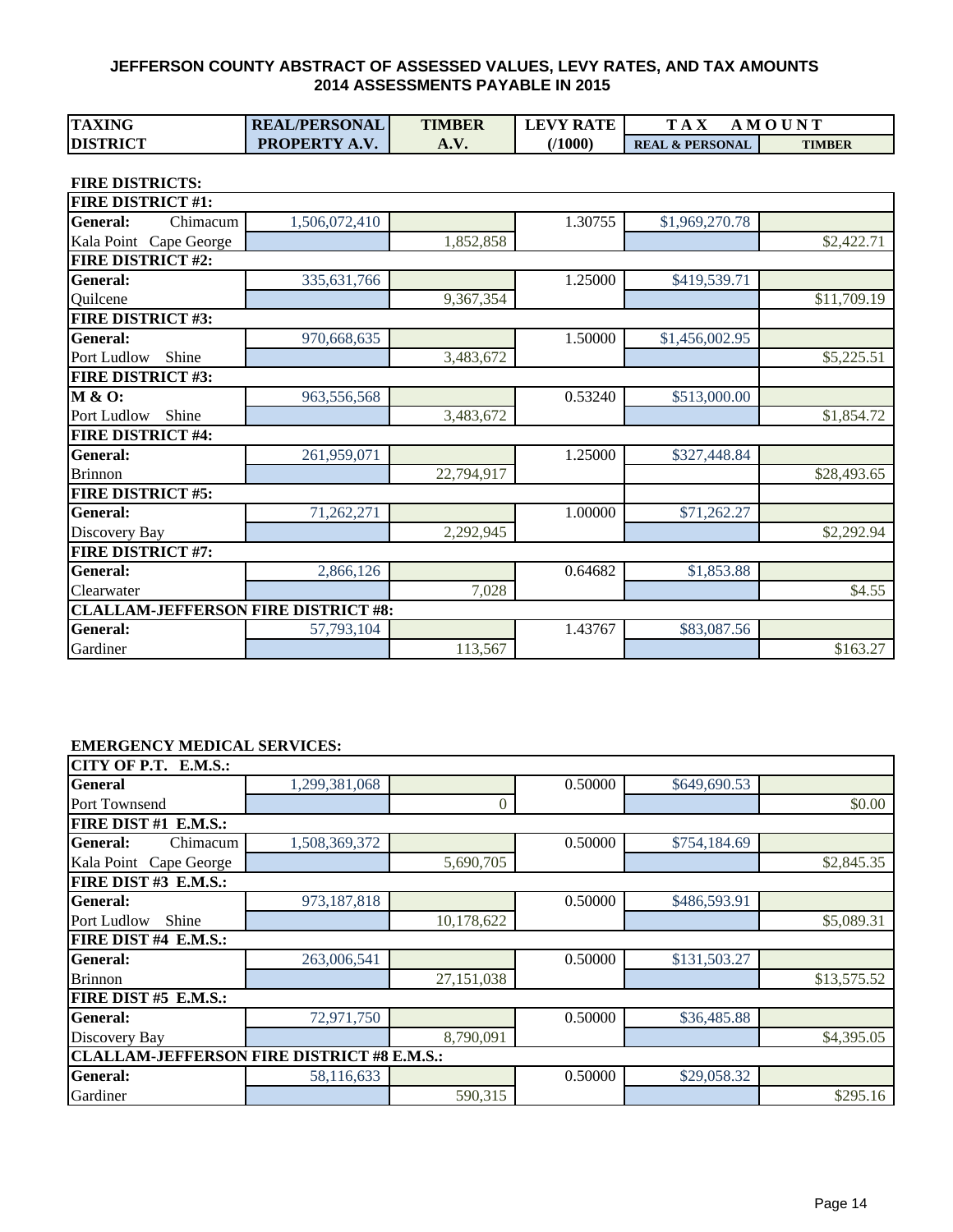| <b>TAXING</b>   | <b>REAL/PERSONAL</b> | <b>TIMBER</b> | <b>LEVY RATE</b> |                            | <b>MOUNT</b>  |
|-----------------|----------------------|---------------|------------------|----------------------------|---------------|
| <b>DISTRICT</b> | <b>PROPERTY A.V.</b> | m. v.         | 71000`           | <b>REAL &amp; PERSONAL</b> | <b>TIMBER</b> |

#### **CEMETERY DISTRICTS:**

| <b>CEMETERY DISTRICT #1:</b> |             |            |         |             |            |  |  |  |  |  |  |  |
|------------------------------|-------------|------------|---------|-------------|------------|--|--|--|--|--|--|--|
| General                      | 261,675,066 |            | 0.01911 | \$5,000.00  |            |  |  |  |  |  |  |  |
| <b>Brinnon</b>               |             | 6,308,030  |         |             | \$120.53   |  |  |  |  |  |  |  |
| <b>CEMETERY DISTRICT #2:</b> |             |            |         |             |            |  |  |  |  |  |  |  |
| General                      | 329,112,349 |            | 0.03646 | \$12,000.00 |            |  |  |  |  |  |  |  |
| Quilcene                     |             | 28,590,717 |         |             | \$1,042.47 |  |  |  |  |  |  |  |
| <b>CEMETERY DISTRICT #3:</b> |             |            |         |             |            |  |  |  |  |  |  |  |
| General                      | 58,084,994  |            | 0.06886 | \$4,000.00  |            |  |  |  |  |  |  |  |
| Gardiner                     |             | 435,924    |         |             | \$30.02    |  |  |  |  |  |  |  |

#### **PARK & RECREATION DISTRICT #1:**

| <b>Operating Levy</b>                     | 160,780,963 |            | 0.15000        | \$24,117.14 |          |  |  |  |  |  |  |
|-------------------------------------------|-------------|------------|----------------|-------------|----------|--|--|--|--|--|--|
|                                           |             | 6.147.319  |                |             | \$922.10 |  |  |  |  |  |  |
| <b>PARK &amp; RECREATION DISTRICT #2:</b> |             |            |                |             |          |  |  |  |  |  |  |
| <b>Operating Levy</b>                     | 263,006,541 |            | <b>NO LEVY</b> |             |          |  |  |  |  |  |  |
|                                           |             | 27,151,038 |                |             | \$0.00   |  |  |  |  |  |  |

#### **FLOOD ZONES:**

| <b>FLOOD ZONE #1 (Dosewallips River watershed):</b>     |              |  |                |      |  |  |  |  |  |  |  |
|---------------------------------------------------------|--------------|--|----------------|------|--|--|--|--|--|--|--|
| General                                                 | 30,549,479   |  | <b>NO LEVY</b> | 0.00 |  |  |  |  |  |  |  |
| <b>FLOOD ZONE #2 (Big Quilcene River watershed):</b>    |              |  |                |      |  |  |  |  |  |  |  |
| General                                                 | 21,927,981   |  | <b>NO LEVY</b> | 0.00 |  |  |  |  |  |  |  |
| <b>FLOOD ZONE #3 (Little Quilcene River watershed):</b> |              |  |                |      |  |  |  |  |  |  |  |
| General                                                 | 62, 527, 875 |  | <b>NO LEVY</b> | 0.00 |  |  |  |  |  |  |  |

#### **WATER DISTRICTS:**

| <b>WATER DISTRICT #1:</b> |            |                 |      |  |
|---------------------------|------------|-----------------|------|--|
| General                   | 22.699.970 | <b>NO LEVYI</b> | 0.00 |  |
| <b>WATER DISTRICT #2:</b> |            |                 |      |  |
| General                   | 3,756,193  | <b>NO LEVY</b>  | 0.00 |  |

#### **STATE FOREST PROTECTION ASSESSMENT:**

| ___<br>.<br>-----<br>----- |                                    |  |
|----------------------------|------------------------------------|--|
| <b>Fire Patrol</b>         | $.96.092$ $07$<br><sup>ተ10</sup> 6 |  |
|                            |                                    |  |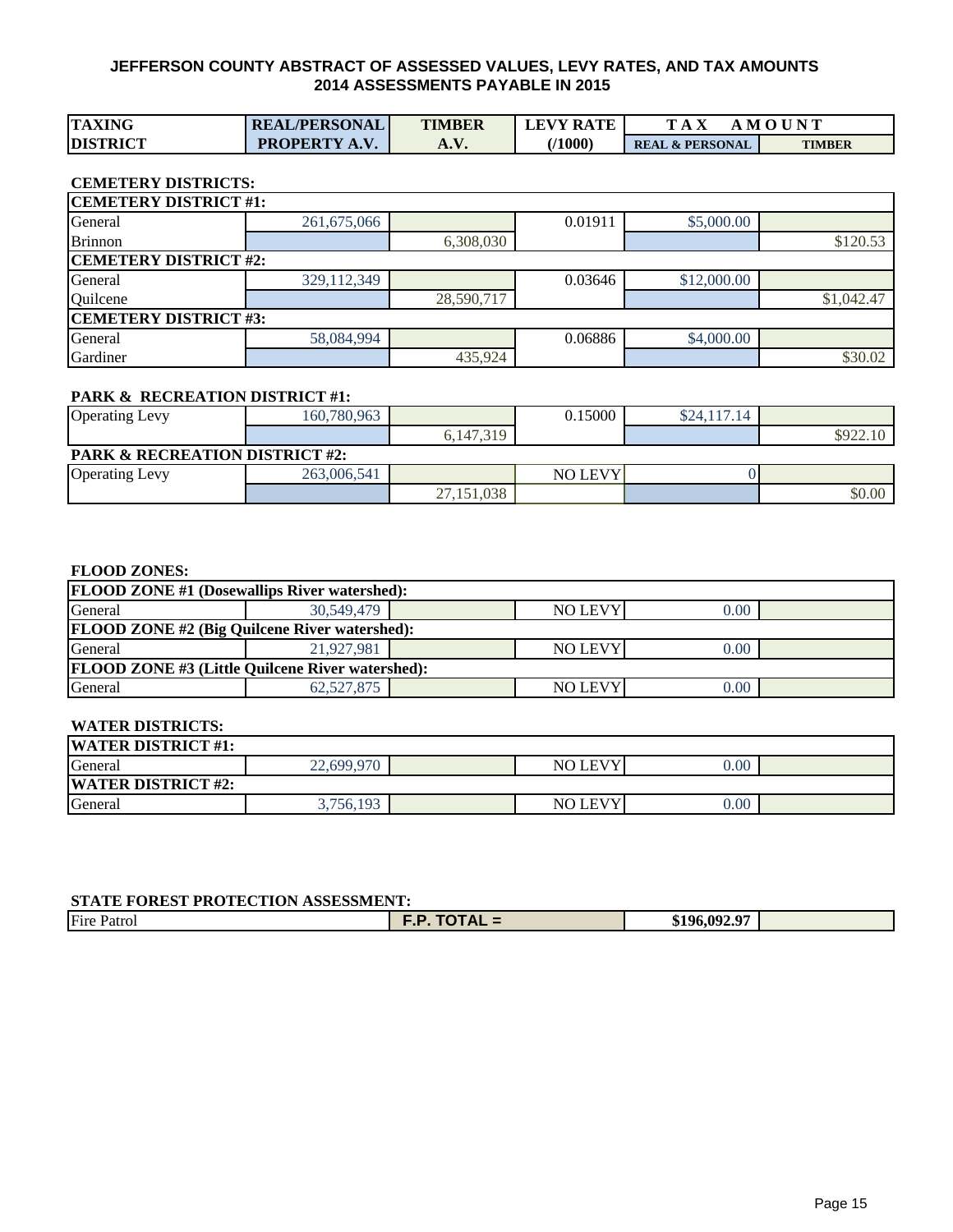### **JEFFERSON COUNTY 2014/2015 TAXING DISTRICTS COMPARISONS**

| <b>TAXING DISTRICT</b>                                         | <b>2013 VALUATION</b>          | <b>LEVY AMOUNT</b>           | <b>2014 VALUATION</b>          | <b>LEVY AMOUNT</b>           | <b>LEVY AMOUNT</b>           | <b>LEVY</b>         |  |  |
|----------------------------------------------------------------|--------------------------------|------------------------------|--------------------------------|------------------------------|------------------------------|---------------------|--|--|
|                                                                | <b>2014 TAXES</b>              | 2014                         | <b>2015 TAXES</b>              | 2015                         | <b>DIFFERENCE</b>            | % DIFF              |  |  |
| <b>STATE SCHOOLS:</b>                                          | 4,417,965,390                  | 10,033,331.94                | 4,586,148,600                  | 10,079,378.00                | \$46,046.06                  | 0.46%               |  |  |
|                                                                |                                |                              |                                |                              |                              |                     |  |  |
| <b>COUNTY: Current Expense</b>                                 | 4,418,216,296                  | 7,256,655.17                 | 4,587,247,864                  | 7,383,187.10                 | \$126,531.93                 | 1.74%               |  |  |
| <b>COUNTY: Mental Health</b>                                   | 4,418,216,296                  | 41,928.87                    | 4,587,247,864                  | 42,614.25                    | \$685.38                     | 1.63%               |  |  |
| <b>COUNTY: Dev. Disabilities</b>                               | 4,418,216,296                  | 41,928.87                    | 4,587,247,864                  | 42,614.25                    | \$685.38                     | 1.63%               |  |  |
| <b>COUNTY: Veteran's Relief</b>                                | 4,418,216,296                  | 42,459.06                    | 4,587,247,864                  | 43,150.58                    | \$691.52                     | 1.63%               |  |  |
|                                                                |                                |                              |                                |                              |                              |                     |  |  |
| <b>COUNTY: Conservation Futures</b>                            | 4,418,216,296                  | 215,962.41                   | 4,587,247,864                  | 219,828.42                   | \$3,866.01                   | 1.79%               |  |  |
|                                                                |                                |                              |                                |                              |                              |                     |  |  |
| <b>COUNTY ROADS: General</b><br><b>COUNTY ROADS: Diversion</b> | 3,198,454,859                  | 3,409,456.93                 | 3,287,866,796                  | 3,479,333.86<br>720,000.00   | \$69,876.93                  | 2.05%<br>0.00%      |  |  |
|                                                                | 3,198,454,859                  | 720,004.17                   | 3,287,866,796                  |                              | $-$ \$4.17                   |                     |  |  |
| CITY OF P.T.: General                                          | 1,219,761,437                  | 2,121,128.55                 | 1,299,381,068                  | 2,166,974.72                 | \$45,846.17                  | 2.16%               |  |  |
| CITY OF P.T.: Library LID Lift                                 | 1,219,761,437                  | 986,884.58                   | 1,299,381,068                  | 1,008,212.67                 | \$21,328.09                  | 2.16%               |  |  |
| CITY OF P.T.: Fire LID Lift                                    | 1,219,761,437                  | 651,706.34                   | 1.299.381.068                  | 665,366.06                   | \$13.659.72                  | 2.10%               |  |  |
|                                                                |                                |                              |                                |                              |                              |                     |  |  |
| <b>CEMETERY DIST #1: General</b>                               | 269,339,296                    | 4,998.94                     | 261,675,066                    | 5,000.00                     | \$1.06                       | 0.02%               |  |  |
| <b>CEMETERY DIST #2: General</b>                               | 332,893,612                    | 13,262.48                    | 329,112,349                    | 12,000.00                    | $-$1,262.48$                 | $-9.52%$            |  |  |
| <b>CEMETERY DIST #3: General</b>                               | 57,480,388                     | 4,000.06                     | 58,084,994                     | 4,000.00                     | $-$0.06$                     | 0.00%               |  |  |
|                                                                |                                |                              |                                |                              |                              |                     |  |  |
| FIRE DISTRICT #1: General                                      | 1,456,758,245                  | 1,935,011.98                 | 1,506,072,410                  | 1,969,270.78                 | \$34,258.80                  | 1.77%               |  |  |
| <b>FIRE DISTRICT #2: General</b>                               | 339,687,805                    | 256,691.88                   | 335,631,766                    | 419,539.71                   | \$162,847.83                 | 63.44%              |  |  |
| FIRE DISTRICT #3: General                                      | 918,758,745                    | 1,378,138.12                 | 970,668,635                    | 1,456,002.95                 | \$77,864.83                  | 5.65%               |  |  |
| <b>FIRE DISTRICT #3: M &amp; O</b>                             | 908,255,139                    | 538,477.22                   | 963,556,568                    | 513,000.00                   | $-$25,477.22$                | $-4.73%$            |  |  |
| FIRE DISTRICT #4: General                                      | 269,711,785                    | 197,445.21                   | 261,959,071                    | 327,448.84                   | \$130,003.63                 | 65.84%              |  |  |
| FIRE DISTRICT #5: General<br><b>FIRE DISTRICT #7: General</b>  | 72,414,348                     | 72,414.35                    | 71,262,271<br>2,866,126        | 71,262.27                    | $-$1,152.08$<br>\$753.87     | $-1.59%$<br>68.53%  |  |  |
| FIRE DISTRICT #8: General (Clall/Jeff)                         | 2,518,619<br>56,919,979        | 1,100.01<br>81,163.34        | 57,793,104                     | 1,853.88<br>83,087.56        | \$1,924.22                   | 2.37%               |  |  |
|                                                                |                                |                              |                                |                              |                              |                     |  |  |
| CITY OF P.T.: E.M.S.                                           | 1,219,761,437                  | 609,880.72                   | 1,299,381,068                  | 649,690.53                   | \$39,809.81                  | 6.53%               |  |  |
| FIRE DISTRICT #1: E.M.S.                                       | 1,459,008,895                  | 729.504.45                   | 1,508,369,372                  | 754,184.69                   | \$24,680.24                  | 3.38%               |  |  |
| <b>FIRE DISTRICT #3: E.M.S.</b>                                | 921,405,856                    | 460,702.93                   | 973,187,818                    | 486,593.91                   | \$25,890.98                  | 5.62%               |  |  |
| FIRE DISTRICT #4: E.M.S.                                       | 270,729,798                    | 135,364.90                   | 263,006,541                    | 131,503.27                   | $-$3,861.63$                 | $-2.85%$            |  |  |
| FIRE DISTRICT #5: E.M.S.                                       | 74,206,862                     | 37,103.43                    | 72,971,750                     | 36,485.88                    | $-$ \$617.55                 | $-1.66%$            |  |  |
| FIRE DISTRICT #8: E.M.S. (Clall/Jeff)                          | 57,512,298                     | 28,756.15                    | 58,116,633                     | 29,058.32                    | \$302.17                     | 1.05%               |  |  |
|                                                                |                                |                              |                                |                              |                              |                     |  |  |
| <b>HOSPITAL DIST #1: General</b>                               | 29,721,914                     | 22,028.69                    | 30,372,562                     | 22,365.45                    | \$336.76                     | 1.53%               |  |  |
| <b>HOSPITAL DIST #2: General</b>                               | 4,388,279,423                  | 169,212.05                   | 4,556,651,121                  | 158,236.61                   | $-$10,975.44$                | $-6.49%$            |  |  |
| HOSPITAL DIST #2: 2004 Admin Bond                              | 4,388,279,423                  | 244,909.87                   | 4,556,651,121                  | 259,150.00                   | \$14,240.13                  | 5.81%               |  |  |
|                                                                |                                |                              |                                |                              |                              |                     |  |  |
| LIBRARY DIST #1: General                                       | 3,198,454,859                  | 1,599,227.43                 | 3,287,866,796                  | 1,643,933.40                 | \$44,705.97                  | 2.80%               |  |  |
| PARK & REC DIST #1: General                                    | 164,696,893                    | 24,414.67                    | 160,780,963                    | 24,117.14                    | $-$297.53$                   | $-1.22%$            |  |  |
| PARK & REC DIST #2: General                                    | .                              | * * * * * * * * * * * * *    | * * * * * * * * * * * * * *    | *************                |                              |                     |  |  |
|                                                                |                                |                              |                                |                              |                              |                     |  |  |
| PORT OF P.T.: General                                          | 4,418,216,296                  | 899,018.65                   | 4,587,247,864                  | 927,469.52                   | \$28,450.87                  | 3.16%               |  |  |
|                                                                |                                |                              |                                |                              |                              |                     |  |  |
| P.U.D. NO. 1: General                                          | 4,418,216,296                  | 548,389.01                   | 4,587,247,864                  | 530,000.00                   | $-$18,389.01$                | $-3.35%$            |  |  |
|                                                                |                                |                              |                                |                              |                              |                     |  |  |
| SCHOOL DIST # 20: M & O                                        | 11,244,182                     | 16,871.56                    | 11,541,023                     | 13,578.44                    | $-$ \$3,293.12               | $-19.52%$           |  |  |
| SCHOOL DIST # 46: M & O                                        | 266,769,007                    | 273,817.04                   | 259,440,775                    | 285,251.34                   | \$11,434.30                  | 4.18%               |  |  |
| SCHOOL DIST # 48: 1998 Bond                                    | 329,895,942                    | 173,861.76                   | 325,906,811                    | 156,289.26                   | $-$17,572.50$                | $-10.11%$           |  |  |
| SCHOOL DIST # 48: M & O                                        | 329,895,942                    | 495,477.31                   | 325,906,811                    | 504,485.33                   | \$9,008.02                   | 1.82%               |  |  |
| SCHOOL DIST # 49: 2012 Capital Proj.<br>SCHOOL DIST #49: M & O | 1,643,229,182                  | 1,313,350.92                 | 1,701,559,777                  | 1,309,762.66                 | $-$ \$3,588.26               | $-0.27%$            |  |  |
| SCHOOL DIST # 50: 2012 Capital Proj.                           | 1,643,229,182<br>2,021,386,049 | 2,474,719.58                 | 1,701,559,777                  | 2,723,652.75<br>1,177,056.42 | \$248,933.17<br>$-$ \$683.95 | 10.06%<br>$-0.06%$  |  |  |
| SCHOOL DIST # 50: M & O                                        | 2,021,386,049                  | 1,177,740.37<br>3,207,919.45 | 2,141,105,626<br>2,141,105,626 | 3,341,888.07                 | \$133,968.62                 | 4.18%               |  |  |
| SCHOOL DIST #323: 1996 Bond                                    | 51,789,157                     | 5,024.58                     | ************                   | * * * * * * * * * * * *      | $-$5,024.58$                 | * * * * * * * * *   |  |  |
| SCHOOL DIST #323: M & O                                        | 51,789,157                     | 83,689.72                    | 53,022,881                     | 84,854.76                    | \$1,165.04                   | 1.39%               |  |  |
| <b>SCHOOL DIST #323: Transportation</b>                        | 51,789,157                     | 22,969.01                    | ************                   | * * * * * * * * * * * *      | $-$ \$22,969.01              | * * * * * * * * * * |  |  |
| SCHOOL DIST #402: 1998 & 2009 Bond                             | 18,597,004                     | 38,734.96                    | 18,960,030                     | 37,435.56                    | $-$1,299.40$                 | $-3.35%$            |  |  |
| SCHOOL DIST #402: M & O                                        | 18,597,004                     | 26,611.57                    | 18,960,030                     | 25,476.87                    | $-$1,134.70$                 | $-4.26%$            |  |  |
| <b>LEVY Sub-Total:</b>                                         |                                | \$44,823,451.26              |                                | \$46,025,646.08              | \$1,202,194.82               | 2.68%               |  |  |
| <b>FIRE PATROL</b>                                             |                                | 196,898.33                   |                                | 196,092.97                   | $-$ \$805.36                 | $-0.41%$            |  |  |
|                                                                |                                |                              |                                |                              |                              |                     |  |  |
|                                                                | <b>TOTAL LEVY</b>              | \$45,020,349.59              | <b>TOTAL LEVY</b>              | \$46,221,739.05              | \$1,201,389.46               | 2.67%               |  |  |
|                                                                |                                |                              |                                |                              |                              |                     |  |  |